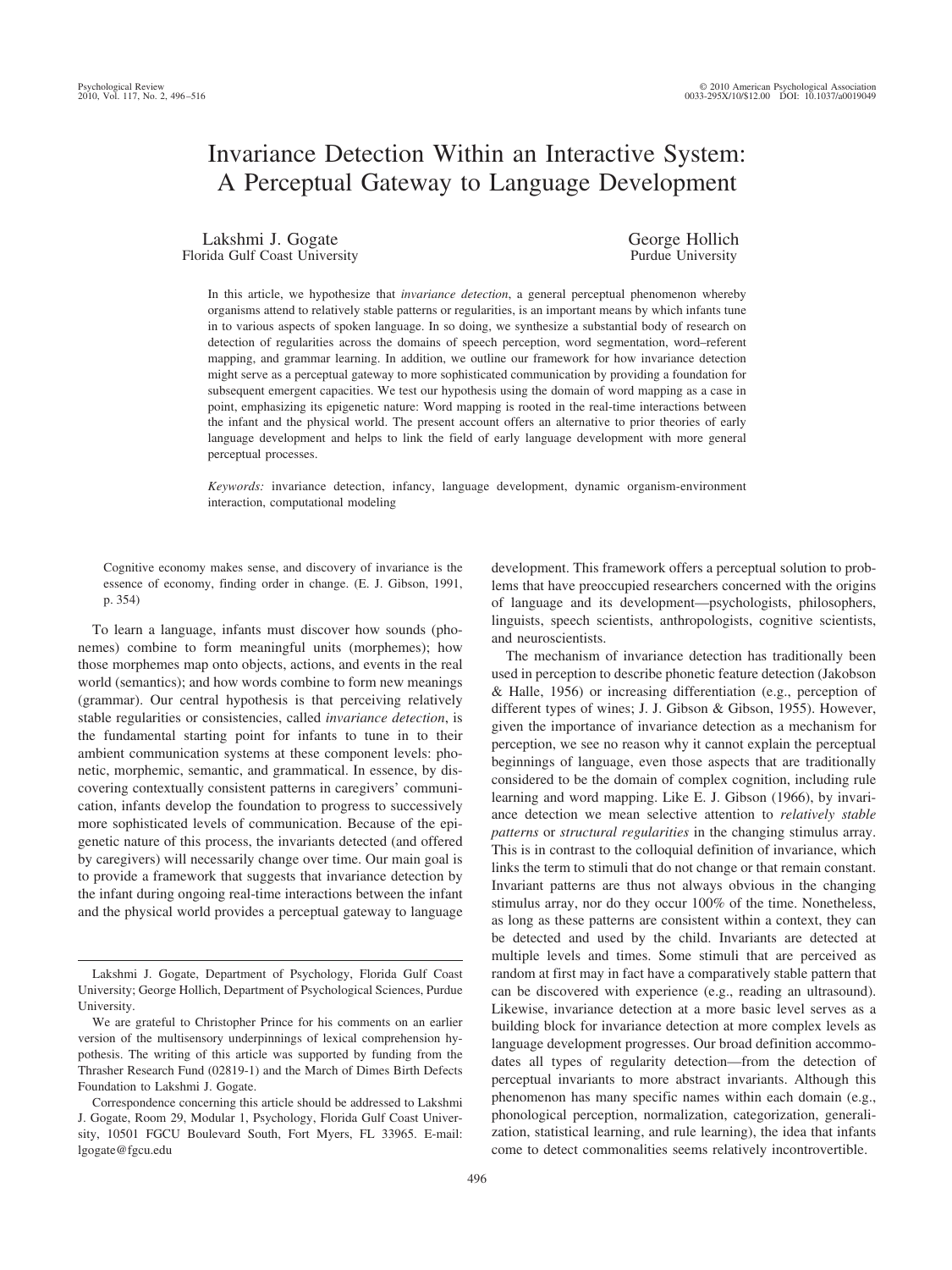We suggest that, fundamental to this viewpoint, the process of invariance detection takes place within a developing interactive system. By this we mean that infant perception and knowledge are situated or rooted in the ever-changing real-time interactions between the infant and its physical world. Furthermore, certain phenomena exist only in these interactions. As a case in point, consider infant-directed (ID) speech. It is difficult to get an infant's attention. So difficult, in fact, that during communication, caregivers provide large frequency modulations that adults would find odd to hear but infants find salient. Caregivers do not use ID speech in the absence of infants, and infants have difficulty attending to speech if these modulations are not present (Pegg & Werker, 1992; Thiessen, Hill, & Saffran, 2005). Thus, ID speech exists only in the interaction between infants and their caregivers, and changes in one may have a ripple effect and cause changes in the other. For example, more mature phonemic perception by the infant will increase language sensitivity. This, in turn, might obviate the need for ID speech by the caregiver.

Thus, we suggest that perception of invariants is not built in or represented solely in the brain of the infant but rather is distributed across brain, body, and world (Smith, 2005; Wilson, 2002). Pfiefer and Scheir (1999, p. 21) suggested that *embodiment*, the existence of a body interacting with an environment, is one of the key factors in understanding intelligence. A. Clark and Chalmers (1998) elaborated on this notion by saying that "once we recognize the crucial role of the environment in constraining the evolution and development of cognition, we see that extended cognition is a core cognitive process, not an add-on extra." They suggested that a sea of words "envelopes us from birth. Under such conditions, the plastic human brain will surely come to treat such structures as a reliable resource to be factored into the shaping of on-board cognitive routines" (p. 17).

By acknowledging the joint contribution of the infant and the immediate environment, our invariance detection framework is compatible in spirit with other general systems theories (Bronfenbrenner, 1979; Lerner, 2001; Rogoff, 1990; Sameroff, 1975) and with many prior accounts of language development (e.g., L. Bloom, 1998; E. Clark, 1995, 2003; Nelson, 1988; Snow, 1972; Tomasello, 2006). Yet, it differs from these accounts in one important respect. These accounts have established that the input to the infant contains a laundry list of regularities (what we call invariant properties or stable patterns) and that infants are quite adept at picking up these regularities from the input. These accounts have not, however, established how the regularities present in the input are tightly coupled with, or even driven by, infants' changing perception of these regularities.

In this article, we espouse a novel approach to address, in part, how infants' language develops, forcing us to find *matches* or *points of stability* between the changing properties of the communicative environment and perception of those very properties by the infant. These matches have also been referred to as a *relational invariant* (proposed by E. J. Gibson, 1991, for perceptual development in general). The rationale for seeking these matches is as follows. Just because a specific type of regularity (e.g., the past tense morpheme *– ed* in English) is present in the input, it does not automatically imply that infants will pick up this regularity. At any given time, some regularities in caregivers' communication will be perceived more readily than others, possibly because these regularities are more functionally relevant to the developing infant or are more perceptually salient (L. Bloom, 1998). Reciprocally, just because an infant is capable of perceiving certain regularities presented in a controlled experiment, one cannot assume that these regularities are naturally present in the infant's communicative environment during the same developmental period.

Consideration of the progressive matches between caregiver and infant could reveal important insights about the ongoing environment– organism interaction and about the invariant properties that recruit infants' attention to ambient communication at different points in development. For example, it is possible that infants' natural preference for ID speech over adult-directed (AD) speech (Cooper, Abraham, Berman, & Statska, 1997; Cooper & Aslin, 1990) stems from the *match* between infants' developing propensity to perceive invariance in the speech signal early on and the heightened regularities in caregivers' ID speech. This match might serve as a catalyst for further invariance detection and language learning (also see Kemler Nelson, Hirsh-Pasek, Jusczyk, & Cassidy, 1989). Thus, detailed analyses of the invariant properties of ID speech combined with tests of infants' perception of these very properties could reveal important insights into ongoing organism– environment interaction. For example, McRoberts and Best (1997) demonstrated parents' fundamental frequency adaptations in speech that match with their infants' propensity for speech perception. The matches represent points of stability or preferred states in ongoing organism– environment interaction. They have also been referred to as *equilibrium states* in epigenetic theory (e.g., Thelen & Smith, 1998).

Equally important as it is to describe matches is to describe how the system then moves from one point of stability (match) to instability to the next point of stability. The mechanism for change within a dynamic system is self-organization. In a multicausal system, local-level perturbation and resultant deviation from these points of stability by either infants' ability to perceive a specific type of invariance or in the caregivers' provision of a specific invariant could result in the system reorganizing itself around that perturbation as it seeks a new point of stability (also see Thelen & Smith, 1998). Instabilities likely occur when key variables (e.g., infants' ability to detect a specific type of invariance) reach *critical mass,* the point prior to peak instability (see Section III; also see Smith, 1999).

One such inflection point occurs when the infant becomes more mobile. There are often hidden dangers that are not perceptually obvious. For instance, a mother talking to an infant who is more mobile might use statements such as "It's hot. If you touch it, it will hurt" to highlight hypothetical danger. This might drive instability in the system until the infant understands these statements and learns to pause even when encountering perceptually innocuous things when a warning statement is made. Other potential sources of instability include organismic processes such as developing visual acuity or growing stronger. Thus, infants are able to perceive invariants that they were unable to before and organize their movements in ways that they were unable to before (e.g., transition from crawling to walking). In such cases, the organism or the environment or both must reorganize or work around such instabilities to bring about change and stability. Thus, within a fluid or dynamic system, self-organization results not only in stability but also in instability that leads to further selforganization.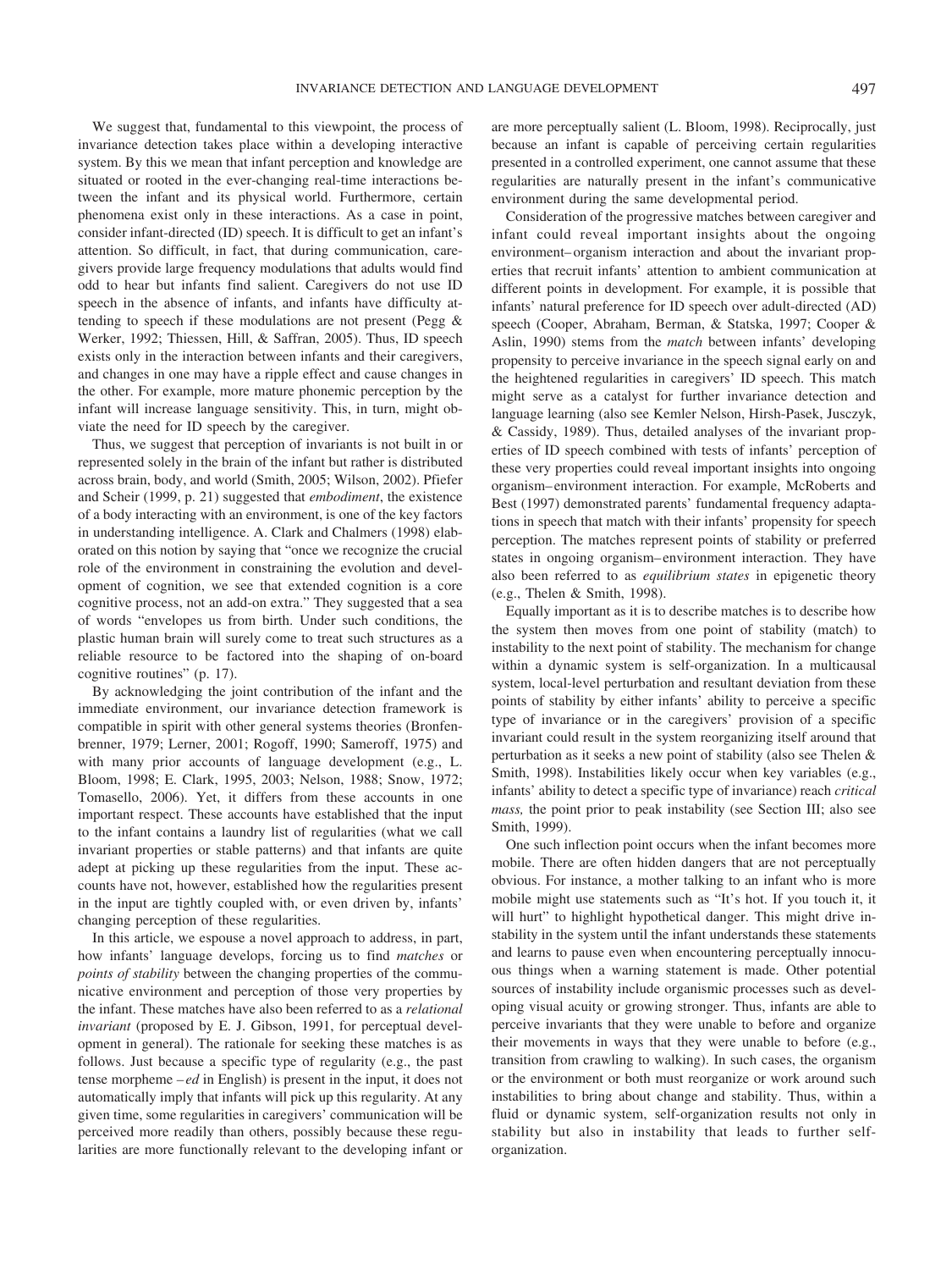Consider babbling as another example. The quality and timing of the caregiver's response directly affects subsequent infant vocalization. Thus, contingent maternal speech is causally related to the quality of infant babble (Goldstein & Schwade, 2008). If there is a match between infant vocalizations and maternal responses, infants tend to babble more; if not, babbling might be inconsistent until either infant or caregiver or both can tune in to one another. In this manner, advances in babbling are a direct result of ongoing interaction between infant and caregiver. Babbling differences depend on the caregiver's input; French infants babble sounds that are more French (iambic), and Arabic infants babble sounds that are more Arabic (trochaic; De Boysson-Bardies, Sagart, & Durand, 1984). If the caregiver's input is not utilized, as is the case with hearing-impaired infants, the onset of canonical babbling never occurs or is delayed (Oller & Eilers, 1988) and babbling in general diminishes (Volterra, Iverson, & Castrataro, 2005). Again, invariance detection is an emergent product of the context, past experience, and the match between what the infant can perceive and what the environment provides.

In summary, the main thesis of this article is that invariance detection drives language development, which is an interactive multilevel, multicausal process that involves caregiver provision of stable patterns during communication and infant perceptual pickup of these patterns. Thus, we seek connections in invariance detection at multiple levels across perception and cognition, assuming no clear-cut demarcations between perceptual and cognitive levels (also see Smith & Thelen, 2003). Although there are multiple levels and causes for an outcome, no level is assigned special status.

The remainder of this article is organized as follows. In Section I, first we outline our theory of invariance detection and language development in comparison with that of several others. We provide examples to illustrate how invariance detection could be a *perceptual gateway* to language development. We then review the literature to show how the interactive process works. Reviewing infant experiments, we illustrate that infants detect all types of invariance—*suprasegmental* (prosodic) and *segmental* (phonetic, lexical, and grammatical)—and invariance across auditory and visual senses when caregivers communicate to them.

Section II is dedicated to the narrower domain of word learning, a fundamentally interactive, multimodal activity involving at least auditory and visual modalities. In this section we illustrate how co-occurring, invariant *multimodal* and *unimodal* properties of caregivers' multisensory naming combined with infant perception of these properties can explain the origins of word mapping and provide an example of our theoretical approach. A central goal is to highlight invariance detection as a perceptual mechanism underlying word mapping development. To elucidate how the perceptual framework might play out for early word mapping, and to generate further research in this domain, we propose *the multisensory underpinnings of lexical comprehension hypothesis*. According to this hypothesis, the interactive process of word mapping begins with infants' learning of *amodal relations* (involving temporally and spatially coordinated sounds and objects) and proceeds to the learning of auditory–visual relations involving *increasing degrees of arbitrariness* (sound-symbolic and non-sound-symbolic word–referent relations) in caregivers' multisensory naming, eventually leading to referential abilities by the second year.

In Section III, we chart the direction for future cross-disciplinary investigations of infants' invariance detection during word mapping, including developmental experiments, computational modeling of invariance detection by infants and of invariance provision by caregivers, and neurophysiological studies of caregiver–infant interaction. The final section, Section IV, summarizes how invariance detection paves the way for infants' initiation into the world of spoken language. We conclude with a discussion of the interactive system within which invariance detection and language development take place.

# **I. Invariance Detection: Its Relevance to Language Development**

## **A Theoretical Overview of Detection of Regularities in Language**

The study of language development has historically been fragmented into several subdomains. Whereas some have focused on how infants learn word meaning (semantics), others have focused on the sounds of language (phonology), and still others have focused on grammatical development. Although this approach, focusing on individual subdomains, worked optimally to chart the details of a phenomenon as complex as language development, we are now in a position, owing to this vast body of research, to study similarities across these domains. One such similarity is that researchers within many of these domains discuss the learning of regularities in language structure, or what we call *invariance detection*.

In grammatical development, learning about the structural regularities, or patterns of one's language, has traditionally been attributed to the induction of rules (e.g., adding  $-e$ d to make the past tense) by a preprogrammed language acquisition device (Chomsky, 1965; Pinker, 1984, 1987). Similarly, within the domain of semantic development, partially influenced by the Chomskian revolution, examinations of learning about semantic regularities have focused on lexical constraints or preformed biases as a means for infants to gain insight about word meaning (e.g., children assume one word goes with one referent; Golinkoff, Mervis, & Hirsh-Pasek, 1994; Markman, 1989). Likewise, early research on invariance in phonological development emphasized the infants' inborn ability to categorize native-language phonemes (e.g., Kuhl, Williams, Lacerda, Stevens, & Lindblom, 1992). Common across these accounts is the notion that the "mind has [preformed] mechanisms and representational formats that allow it to represent, extract, and generalize relationships— known as rules" (Marcus, 2001, p. 5).

More recent accounts, in contrast, highlight organism– environment interaction—rather than built in rules, constraints, or biases—as an underlying mechanism for language development (e.g., Smith, 2005; see further Thelen & Smith, 1994, for a general view). In these more recent accounts and in ours, the organism and its environment are tightly intertwined and constantly adapting to one another. In line with this view, organism and environment are softly assembled instead of being hardwired to learn language. It is the soft assembly that enables the ongoing (fluid) interaction between the organism and its environment— evident in the stability or matches as well as instability during ontogenetic and phylogenetic development. In a softly assembled system, environment,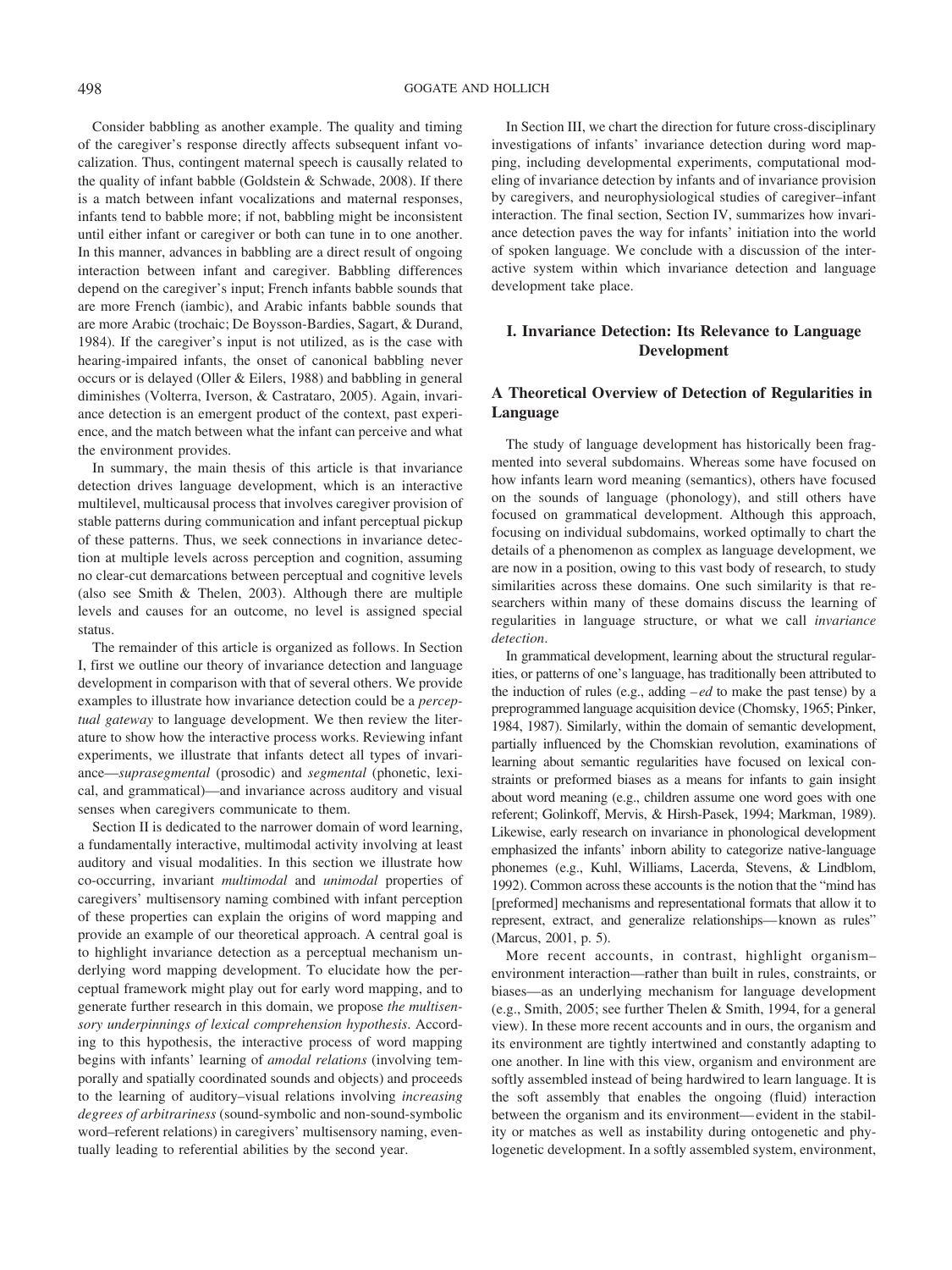behavior, and genes can shape each other's destiny. Dedicated neuronal structures (e.g., Broca's area for speech–motor function) eventually form as a result of such development during the life span; they do not exist from the start.

A pioneering advocate of this bidirectional view, E. J. Gibson (1969) suggested that salient aspects of the input are highlighted for infants, by educating infants' attention to *invariants* (relatively stable patterns) in the input. We propose, therefore, that invariance in language structure at various component levels is made available by caregivers during everyday adaptive communication with infants and that this might be one means by which caregivers scaffold infants' language development (also see Zukow-Goldring, 1990). Thus, we learn about the behavior of an organism by examining its adaptations to the immediate environment, and we can learn about environmental adaptations to an organism by studying the organisms that live in it (Lickliter, 2006; see L. Bloom, 1998, for a similar ecological view of language development).

Several other accounts also suggest a bidirectional relation between developing infants and caregivers' communication (Adamson & Bakeman, 2006; Deak, 2000; Gogate, Bolzani, & Betancourt, 2006; Gogate, Walker-Andrews, & Bahrick, 2001; Matatyaho & Gogate, 2008; Matatyaho, Mason, & Gogate, 2007; Sullivan & Horowitz, 1983) and that language development takes place within a multilevel system as a result of ongoing interaction between the developing infant and the immediate environment (Smith, 2005). Language takes two—it seems to develop whenever there are two or more humans trying to communicate (Senghas, 1995). Thus, it is necessary to elucidate the dynamic interaction between the language novice (the infant) and the expert (the caregiver) to help explain the developmental process. Deak (2000, p. 47) suggested, consistent with this view, that "word learning tendencies can only be explained in terms of complex systems of interactive contingencies among properties of the child and of the environment." Hockema and Smith (2009, pp. 460) suggested, also consistent with this view, that during the process of language learning, a *synthesis* of basic "learning mechanisms with the environmental regularities triggers the formation of new perceptual and conceptual 'units' [phonemes, words] that can then be hierarchically applied to further speed the process of learning language." General agreement with this hypothesis can be found in E. J. Gibson's (1991) thesis that perceptual development takes place as a result of the infant's ability to "detect the information specifying both, the required environmental supports and its own capabilities and, above all, the relation between them, a kind of abstract *relational invariant*" (p. 613). Thus, invariance or structural regularity detection from caregiver input by the infant is an important basic learning mechanism for language development.

## **Invariance Detection: A Gibsonian View**

According to E. J. Gibson (1966), at any given time, there is too much information in the total stimulus flux. The infant must, therefore, develop some strategies for information pickup— of *selection*, *adaptation*, and *inhibition*. Invariance detection by infants is part and parcel of these developing perceptual strategies. It is the process by which the perceptual system seeks to reduce uncertainty in the stimulus flux and seeks order amid change. Thus, invariance detection might involve pickup of a single relatively stable pattern (feature) in the stimulus array or pickup of a set of relatively stable features from several stimuli in the array. In the latter case, invariance detection underlies categorization of objects and events, in which members that share the same or a similar set of stable features are grouped together or are judged to be of the same class.

Contrary to the notion that invariance detection involves finding constants, in our view it is the process by which infants find what is *relatively stable* in the stimulus flux. Invariance versus variance must then be perceived along a continuum. Perceptual learning involves *active exploration* and increased differentiation of the stimulus array through the process of discovering distinguishing or salient features of objects and events and discovering invariance in stimulation (E. J. Gibson, 1966). The end product of this educated perception and attention is a filtered stimulus—information that is relevant to the infant that is also an *affordance* of the environment. Other information that has no utility for differentiation is tuned out by this educated perception and attention (E. J. Gibson, 1969). Thus, invariance in the stimulus array recruits infants' attention to salient and relevant properties of the array.

E. J. Gibson (1969) noted two important characteristics of invariance detection. First, she noted that invariant properties of a stimulus array are perceived or are perceived better only amid variation. Thus, if a greater number of varying medial elements are presented in synthesized syllabic strings, 18-month-olds and adults detect the invariant nonadjacent dependencies or correlations between nonneighboring segments such as *pel* and *jic* in the strings better than if only a small number of variant elements are presented (e.g., pel *wadim* jic; Gomez, 2002). Thus, Gomez (2002) suggested that the detection of invariant probabilistic cues (high probabilistic transitions) is a means for learning about other types of invariant language structure (e.g., serial word order). Enhanced invariance detection amid variation is not limited to the language domain. Even 5.5-month-olds show long-term memory for everyday activities (e.g., brushing teeth) if during initial familiarization they are shown dynamic but not static video displays consisting of different orientations of the actor (Bahrick, Gogate, & Ruiz, 2002).

Second, E. J. Gibson (1966) noted that infants' detection of relevant invariant information can change over time. As the infant develops, information that was not previously relevant can become relevant and vice versa, making way for new affordances to be perceived whereas old ones take on a less important status. In this manner, perception of different types of invariance can become fine-tuned to the infant's developing cognitive capacities. For example, information about grammatical frames may not be relevant to young infants, who may be more focused on finding the invariant properties that signal where words begin and end (e.g., stress cues, and transitional probabilities; see additional examples in Section III). Only later might infants focus on invariant properties signaling grammatical frames. In this manner, segmentation is a perceptual gateway to learning grammatical frames. One type of invariance detection could provide a perceptual gateway for detecting other invariants, leading to language development.

# **Invariance Detection and Infant Perception of Phonemes, Words, and Grammar**

The speech perception literature abounds in studies that suggest that, prior to 1 year, infants tune in to their native language by detecting invariance in language structure at various component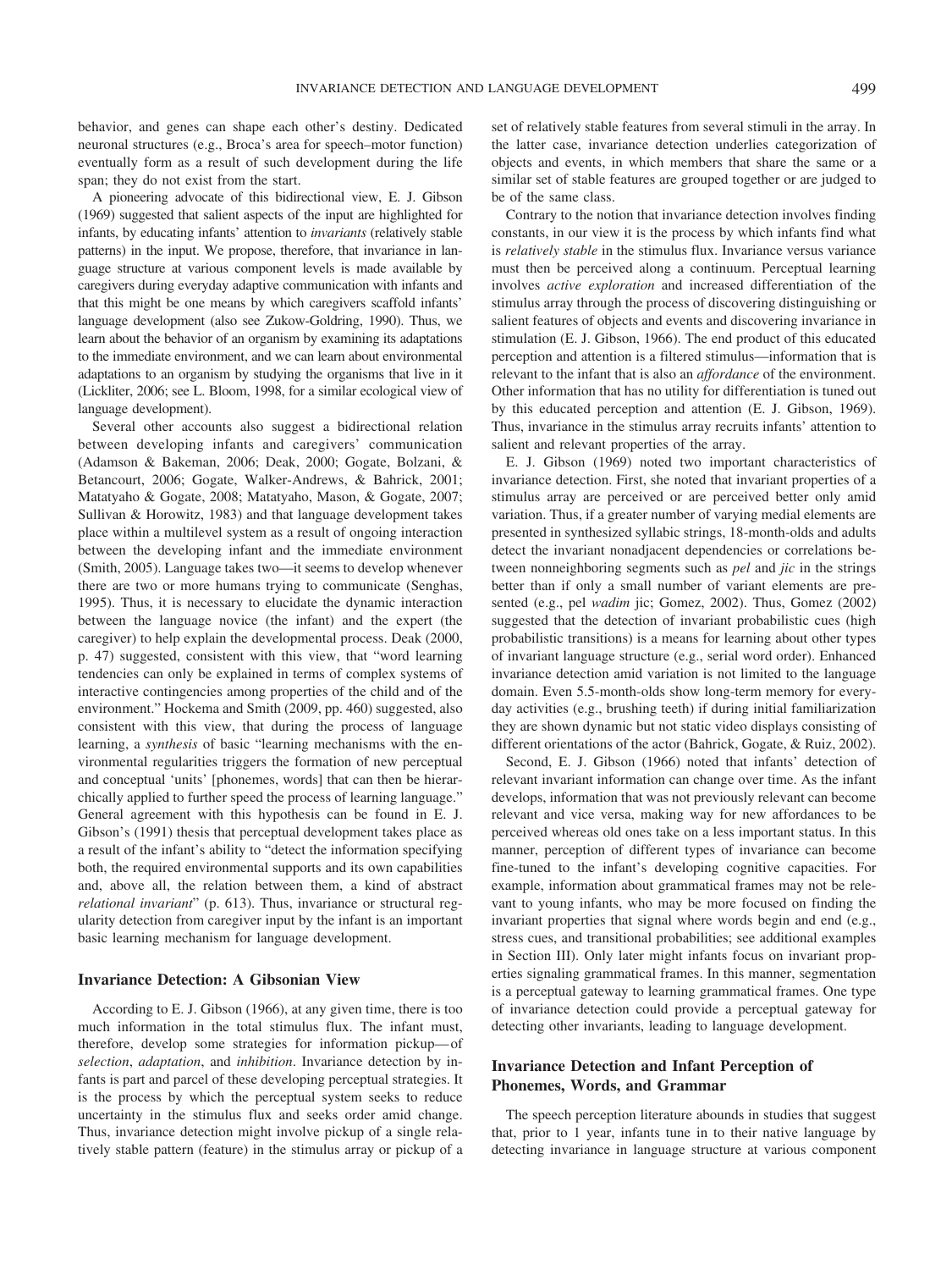levels, including native-language phonetic categories (Kuhl, 2000). For example, by 1 month, infants discriminate /ba/ from /pa/ by perceiving invariance in the first and second formants, which are relatively stable within phonetic categories (Eimas, Siqueland, Jusczyk, & Vigorito, 1971). Studies suggest that with development, infants' perception becomes canalized, or narrowed, to native-language-specific phonemes. Whereas the canalization of language-specific vowel categories takes place by 3 to 6 months (perceptual magnet effect; Bosch & Sebastian-Galles, 2003; Kuhl et al., 1992), the canalization of language-specific consonants takes place later, around 10 months (Werker & Tees, 1984). By this time, infants also detect invariant phonotactic patterns in native-language syllables (Jusczyk, Luce, & Charles-Luce, 1994).

Invariance detection also facilitates word recognition. At 4.5 months, infants recognize their own names earlier than those of others (Mandel, Jusczyk, & Pisoni, 1995), on the basis of their familiarity with or *relative invariance* in the syllabic constituents, and syllable-initial stress patterns of these names. By 6 months, infants use their own names as anchors to segment speech (Bortfeld, Morgan, Golinkoff, & Rathburn, 2005). Infants detect word boundaries in passages by 7.5 months (Jusczyk & Aslin, 1995). They do this by detecting stable phonetic properties and stress patterns (Jusczyk, Cutler, & Redanz, 1993) in words across multiple tokens of the same talker (Houston & Jusczyk, 2000) and across multiple talkers (Houston & Jusczyk, 2003). Thus, infants use *segmental invariance* in the syllables and *suprasegmental invariance* in stress patterns to segment words. Further, 9-montholds detect stable stress patterns across several words strung together, indicating sensitivity to the metrics of the language (Gerken, 2004).

Invariance detection also underlies native-language grammar learning. There is no shortage of grammatical invariants to which infants and children could be sensitive. Statistical regularities in the distribution of words could lead infants to ascertain parts of speech (Elman, 1993). Furthermore, toddlers are able to use the fact that words of a particular part of speech in both English and French are surrounded by the same sets of words (or frames) to learn the parts of speech (Mintz, 2003; also Chemla, Mintz, Bernal, & Christophe, 2009). Likewise, transitional probabilities can be used to detect phrases as well (Thompson & Newport, 2007). In addition, many functional approaches to grammatical acquisition (Jackendoff, 2002; Tomasello, 2006) posit language regularities that could enable children to discover the "rules" of language.

Although there are many possible invariants that infants could learn, thus far the research supporting infants' sensitivity to grammar is limited to a few studies of transitional probabilities and a few simple algebraic rules. Between 7 and 8 months, infants use pause duration and final word lengthening in the input to detect stable grammatical units (e.g., phrases and clauses) in the speech stream (Hirsh-Pasek et al., 1987; Soderstrom, Seidl, Kemler Nelson, & Jusczyk, 2003). By 18 months, infants detect invariant nonadjacent dependencies in the speech stream as do adults (Santelmann & Jusczyk, 1998). Although these studies show that infants can detect some grammatical regularities in the input at an early age, there remains a glaring paucity of studies that show that infants and children learn the grammatical regularities that their caregivers provide. One notable exception is a study by Cameron-Faulkner, Lieven, and Tomasello (2003), which demonstrates that 2- to 3-year-olds learn and produce the same item-based frames as used by their mothers (e.g., Can you  $\dots$ , Here's  $\dots$ , or Let's  $\dots$ ) and that their usage of the frames correlates with their mothers' frequency of use. Such findings suggest that specific matches exist between children's detection of invariants and the invariants that their caregivers provide.

As a further case in point, infants learn invariant relations in artificially created syllabic strings using powerful computational abilities that underlie word segmentation and grammatical development. For example, 8-month-olds utilize transitional probabilities (the probability of co-occurrence of two neighboring syllables corrected by the base rate of the first syllable in the pair) within segments (e.g., *pa* and *bi* in *pabiku*) and between segments (e.g., *ku* and *da*, across *pabiku* and *daropi*) of a synthetic syllabic string (e.g., . . . *pabikudaropitibudopabikugolatu* . . .) to detect invariant segmental boundaries (Saffran, Aslin, & Newport, 1996). Thus, learning of transitional probabilities is one type of invariance detection. Computational abilities also enable the learning of more complex invariant relations such as adjacent and nonadjacent dependencies in syllabic strings (Gomez, 2002; Gomez & Gerken, 1999), as well as the learning of abstract algebraic rules (e.g., ABA vs. ABB; Marcus, Fernandez, & Johnson, 2008; Marcus, Vijayan, Bandi Rao, & Vishton, 1999), which may be useful in nativelanguage grammar learning.

Further evidence for invariance detection during language development can be seen in children's ability to pick up relatively stable patterns in the semantic and grammatical structure of the ambient language. The stable patterns or regularities become generalized and internalized (some call these "rules") upon repeated encounters with the ambient language. Exceptions to the rule (i.e., irregular forms) are learned one at a time from the environment, by first making the irregular form fit the invariant pattern (the general rule), often evidenced in overgeneralization or overextension of the rule. For example, Deak (2000, p. 52; J. J. Gibson & Gibson, 1955) suggested that semantic overextensions (e.g., naming a lion as *cat*) are the result of a child's success in perceiving invariant properties (between a cat and a lion) but a failure in as yet making fine perceptual distinctions between basic-level categories. This phase of learning gradually gives way to learning of the correct form, again with repeated exposure to it.

As another classic example, consider English-speaking children learning to produce grammatical morphemes and using them reliably over time. Consider children first learning the regular plural morpheme –*s* or the past tense morpheme –*ed* and then overextending this regular pattern to the exceptions, resulting in ungrammatical forms (e.g., *sheeps* and *runned*; Brown, 1973; Fletcher & Garman, 1987; Hoff-Ginsberg, 1997). Although these are often cited as examples of rule learning, from our perspective, they are outcomes of invariance detection and developing attention to specificity (E. J. Gibson, 1969). If children learn the regular forms first and overgeneralize the now familiar and regular pattern to exceptions, then they must perceive and abstract invariance readily available in the regular forms. Therefore, invariance detection must be part and parcel of children's perceptual learning of the ambient language. The correct forms for the exceptions (e.g., *sheep* and *ran*) appear gradually in children's repertoire. The learning of exceptions too likely results from gradual differentiation of the exceptions from the regular or invariant morphemic pattern (rule). Consequently, we see the learning of structural regularities proceed from attention to individual forms to general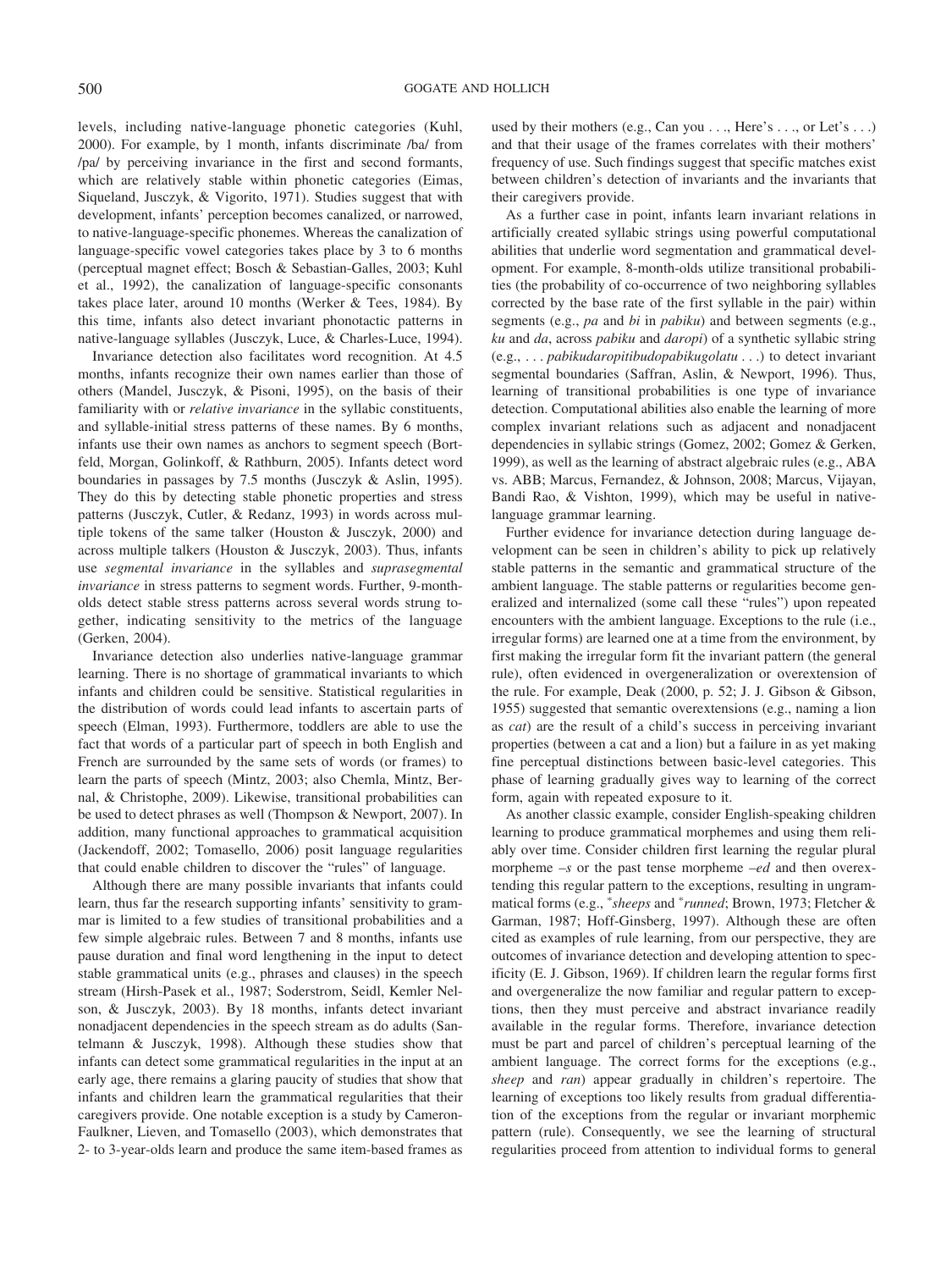rules to fully differentiated understanding of both rules and exceptions (Pinker, 1999). Initially, children might operate on a caseby-case basis. Later, they begin to notice the invariant properties and generalize or regularize across cases. During this phase, children fail to perceive that the general rule does not apply to the exceptions; the exceptions are not differentiated from the regular pattern. Gradually, the exceptions and regular pattern are differentiated, internalized, and correctly utilized. In fact, the tendency to detect invariance is so strong that when the ambient language is grammatically inconsistent, children invent invariant forms (see Hudson-Kam & Newport, 2005, for regularization of spoken language in the lab; see Singleton & Newport, 2004, and Senghas & Coppola, 2001, for regularization in American and Nicaraguan Sign Language, respectively). These examples taken together speak to invariance detection as a perceptual gateway for children's learning of grammatical morphemes from caregivers' language.

# **Invariance Detection in ID Unimodal and Bimodal Communication**

In the previous subsection, we demonstrated that infants perceive invariance in phonetic, lexical, and grammatical domains. In the present subsection, we consider invariants that occur across these domains and that arise through the interaction between infants, caregivers, and their linguistic environment. This includes unimodal ID speech, or motherese, and bimodal auditory–visual (voice–face) communication.

**Detection of invariance in unimodal speech.** The pickup of invariant information is evident right from the start when infants encounter their caregivers or other adults speaking to them. For example, detection of *prosodic or suprasegmental invariance* in intonation, stress, and rhythmical patterns in maternal speech seems critical to infants' recognition of their mother, which, in turn, is critical to infants' survival and the survival of the species (Fernald, 1992; Fernald & Simon, 1984; see Figure 1). On the basis of talker-specific invariant pitch and timbre heard in utero, even newborns distinguish and prefer their own mother's voice to that of another woman (DeCasper & Fifer, 1980). In addition, in



*Figure 1.* A taxonomy of invariants provided during caregivers' communication and invariants perceived by infants.

ID speech, *segmental invariance* in the form of simplified phrases and clauses, repetitive utterances, and placement of novel words more often in phrase- or clause-final position co-occurs with the intonation peaks of these segments (Fernald & Mazzie, 1991; also see Figure 1). Placement of novel words in phrase- or clause-final position occurred frequently in Caucasian and Hispanic maternal speech to 6- to 8-month-old infants (76%, Gogate et al., 2006). Additionally, 7.5-month-old infants find it easy to segment words in clause-initial or -final position (Seidl & Johnson, 2006). Mothers present novel words in varied contexts that might highlight the invariant transitional probabilities of these words amid contextual variation (Goodsitt, Morgan, & Kuhl, 1993). Thus, invariance in maternal speech likely matches with and facilitates preverbal infants' detection of invariance in the speech signal. In addition to modifying the speech signal, caregivers modify their actions in specialized ways— called *motionese*— during interactions with their infants (e.g., exaggerated synchronized movements of the hand or body while talking) relative to when speaking with other adults (Brand, Baldwin, & Ashburn, 2002; Brand, Shalcross, Sabatos, & Massie, 2007). These modifications when combined with ID speech might serve to direct infants' attention in two modalities and aid infants in segmenting speech. Infants and 2.5 year-olds, respectively, prefer ID to AD speech when detecting statistical regularities during word segmentation (Thiessen et al., 2005) and when learning grammatical categories such as nouns and verbs using invariant structures or frames that surround these words (Mintz, 2003).

**Detection of invariance in bimodal (face and voice) speech.** Infants not only hear their mother's or an adult's voice during speech directed to them but they also see the person's face. Vocalizations and mouth movements are naturally spatially colocated; closely related in time; and share common tempo, rhythm, and intensity shifts. When adults speak, their simultaneous vocalizations and mouth movements provide *redundant,* or *amodal,* information; some of the same information is presented across modalities (see Figure 1). Because amodal invariance is perceived across at least two sense modalities, it is a type of bimodal invariance.

A wealth of evidence suggests that young infants detect various invariant amodal properties of auditory–visual speech (e.g., temporal synchrony, a common amplitude shift, spatial co-location). For example, infants as young as 7 weeks prefer the face and voice of a person using ID over AD speech regardless of the person's gender (Pegg & Werker, 1992). By 2 months, infants perceive amodal information in bimodal speech. They match particular vowel sounds with mouth shapes on the basis of invariant temporal synchrony and spatial co-location between the voice and lip movements (Patterson & Werker, 2003; also see evidence at 3– 4 months in Kuhl & Meltzoff, 1982, 1984, 1988). By 3-4 months, infants imitate mouth movements only if the audio–visual components of vowels are temporally coordinated and invariant (Legerstee, 1990). Infants of this age also visually prefer the temporal invariance between a synchronized face and voice during continuous speech (Dodd, 1979; Pickens et al., 1994). By 3 months, infants detect affect (e.g., happy vs. sad) better if amodal invariance is presented between their mother's face and voice than between their father's face and voice or a male or female stranger (Montague & Walker-Andrews, 2002). In addition, English- and Cantonese-learning infants of 4.5 and 9 months prefer ID over AD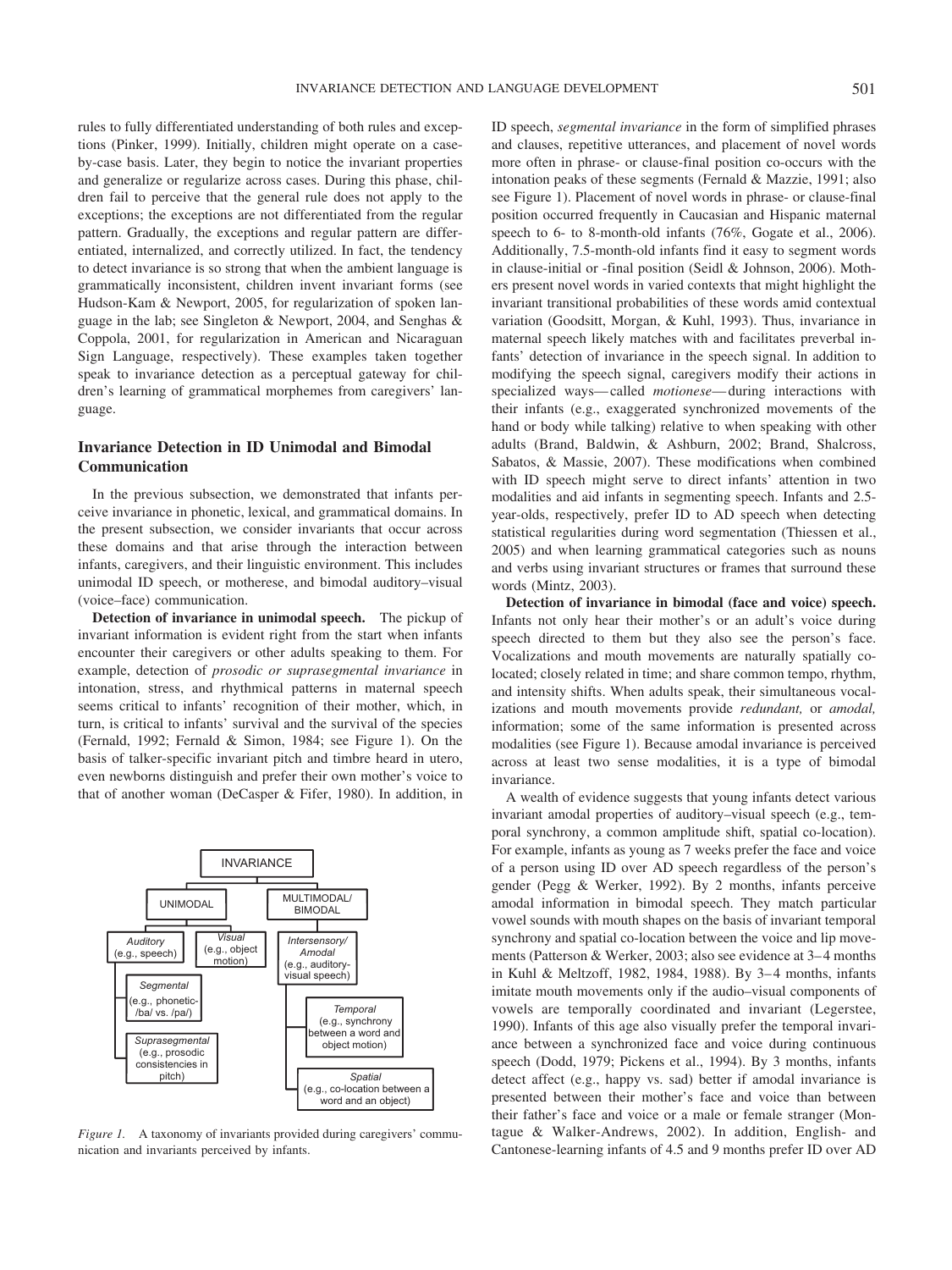Cantonese only when the voice of the female speaker is presented in synchrony with the face (Werker, Pegg, & McLeod, 1994). By 5 months, infants can also detect a change in language membership (English and Spanish) if the face and voice of the speaker are synchronous during habituation (Bahrick & Pickens, 1988) and can match bimodally presented bisyllables on the basis of invariant amplitude shifts in their vowel nuclei (MacKain, Studdert-Kennedy, Spieker, & Stern, 1983). By 7 months, infants match faces and voices on the basis of age and gender, again if the faces and voices are synchronous during habituation (Bahrick, Soutullo-Netto, & Hernandez-Reif, 1998; Walker-Andrews, Bahrick, Raglioni, & Diaz, 1991). And finally, by 7.5 months, infants use audiovisual synchrony to tune in to one continuously speaking voice over another. In summary, these studies suggest that preverbal infants perceive several types of invariant properties synchrony, spatial co-location, and amplitude shifts—across auditory–visual modalities during ongoing communication.

# **II. Invariance Detection and Word-Mapping Development**

To fully illustrate the nature of invariance detection within an interactive system and show how invariance detection is a perceptual gateway to language development, we use word mapping as a case in point. In several theories, researchers have attempted to address the origins of word mapping and lexical comprehension in infants. Whereas in traditional views some have advocated the existence of preformed biases or constraints (Golinkoff, Mervis, & Hirsh-Pasek, 1994; Markman, 1989; Quine, 1960; Waxman & Lidz, 2006), others have adopted a sociopragmatic view (Baldwin, 1993; L. Bloom, 1998; Callanan & Sabbagh, 2004; E. Clark, 1995; Tomasello, 1995). Still others have embraced a systems approach to the origins of lexical comprehension (Gogate, Walker-Andrews, & Bahrick, 2001; Smith, 2005), whereas others who do not necessarily adopt a systems approach have also favored a more inclusive view that underscores the coalition of environmental and organismic cues for lexical comprehension to develop (e.g., Hollich, Hirsh-Pasek, & Golinkoff, 2000). Many of these approaches have yielded important clues to the origins of word mapping. For example, recent experimental and quasi-experimental studies have shown that preverbal infants map *novel* words (Gogate et al., 2006; Matatyaho et al., 2007; Pruden, Hirsh-Pasek, Golinkoff, & Hennon, 2006; Schafer, 2005) and *familiar* words such as *mommy* and *daddy* (Tincoff & Jusczyk, 1999) onto specific referents in the second half of the first year. What, then, is the process by which preverbal infants begin to map words onto objects in the first year?

For the typically developing preverbal infant, mapping a word onto an object or an action is a perceptually driven, *multisensory activity*. We emphasize that preverbal infants begin to learn novel word-referent mappings by attending to *unimodal and multimodal invariance* in caregivers' naming. For example, young infants perceive *auditory invariance* such as the acoustic–phonetic properties of words, *visual invariance* such as the shape of an object or the specific path of its motion, and *temporal and spatial invariances* that unify words and objects. Detection of intersensory invariance in particular facilitates infants' early perception of words and referents as unified events. By delineating the cooccurring *multimodal and unimodal invariant properties* of caregivers' communication, and by elucidating how infants perceive these invariant properties in naming contexts, we can explain, in part, how word mapping develops. Therefore, we seek *relational invariants,* or matches between invariants in maternal communication and infants' perception of these invariants, to explain how word mapping develops in the second half of the first year. The specific interactive systems approach to word mapping that we espouse here offers a novel perceptual solution to an age-old question— how do infants map a word onto an appropriate referent (Quine, 1960)? We suggest that in a world of competing referents, by detecting invariants, within and across modalities, infants find correct word–referent mappings while tuning out incorrect ones.

## **Invariance in Naming Contexts**

Caregivers name tangible or concrete objects and actions for their infants. Typically, referents are either visually present or are presented by the caregiver at the same time as the label is spoken (e.g., Masur, 1997; Nelson, 1978; Snow, 1972). Thus, at first, mothers communicate to their young infants by naming objects and actions in the immediate context. It is only after toddlers have had sufficient experience with referents and communication with adults (18 –30 months) that mothers' conversations begin to consist of speech that is displaced in time and space from the referential context (Adamson & Bakeman, 2006). This *here and now* quality of caregivers' initial communication to preverbal infants has profound developmental and ecological consequence for infants' learning to map words. It provides ample opportunities for caregivers to tailor their language use in a manner well suited to the perceptual and cognitive limitations of their infants and provides developmentally appropriate opportunities for infants to learn word–referent mappings. Specifically, it enables caregivers to provide invariance within and across multiple sensory modalities during naming, especially early on, when the infant is a novice at word mapping. Reciprocally, infants perceive various types of invariants in word-mapping contexts. Because unimodal invariants (e.g., phonetic invariance and invariant motion) often occur in conjunction with bimodal (amodal) invariants (e.g., synchrony) during caregivers' communication, infants likely perceive these invariants as a unified event. We discuss infants' perception of bimodal and unimodal invariance in word-mapping contexts in separate units solely for clarity of explication purposes. Below we provide examples of invariants in caregivers' naming and examples of infant perception of these same invariants.

**Bimodal invariance.** Cross-cultural research on maternal communication to infants has revealed that caregivers often name objects or actions for their preverbal infants (5–11 months) by uttering a name and simultaneously holding and moving a tangible object in the infant's line of sight (Gogate, Bahrick, & Watson, 2000; Gogate et al., 2006; Gogate, Friedman, & Bewley, 2001; Zukow-Goldring, 1997). Messer (1978) reported that 73% to 95% of British English mothers' references to toys were simultaneous with toy manipulations during play with their 11- to 24-montholds. Similar findings were reported from a field study of Mexican and Caucasian American mothers (Zukow-Goldring, 1997) and a sample of Asian Indian mothers from a pediatric clinic (Gogate et al., 2001). In Gogate et al. (2000), when Caucasian and Hispanic American mothers of 5- to 30-month-olds were asked to teach two object names and two action names to their offspring during semistructured play, mothers of 5- to 8-month-old preverbal in-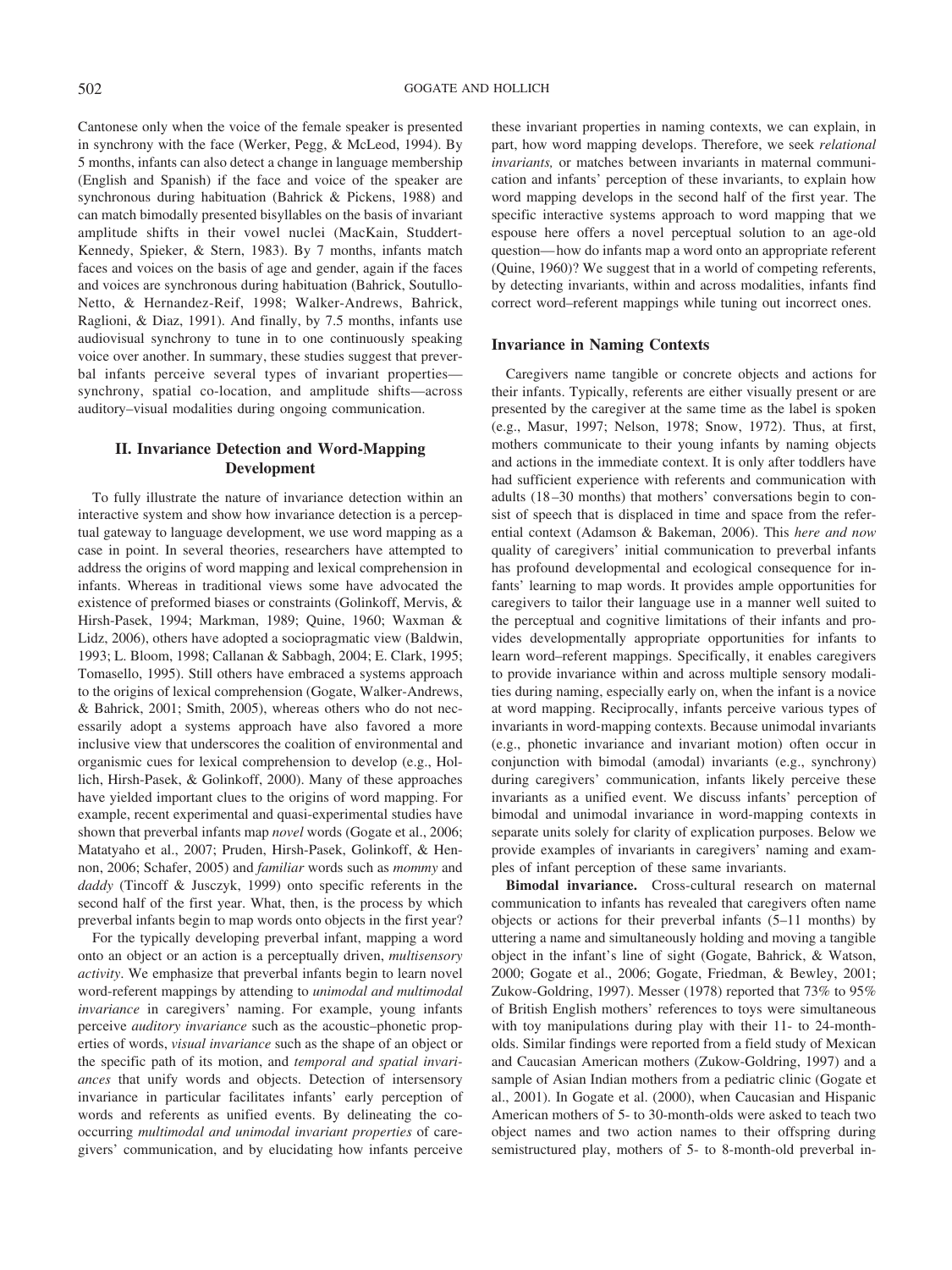fants used synchrony more often between words and referents than did mothers of 21- to 30-month-old lexically advanced toddlers. In addition, mothers of the middle group of infants and toddlers (9 –17 months) used synchrony more often between verbs and object motions (72%) than between nouns and object motions (43%), perhaps reciprocating their offsprings' need for greater assistance with verbs than nouns. A recent study of Japanese and American mothers also reported naming in synchrony with actions to 2-year-olds (Yoshida, 2004).

Infants, in turn, are highly adept at perceiving temporal invariance between an adult's utterance and hand-held object motion. When adults utter a novel word and simultaneously move or shake an object in 6- to 8-month-olds' line of sight, the infants pair what they hear with what they see using the shared onset, offset, and duration of the otherwise unrelated word and moving object. Preverbal infants detect such *temporal invariance* and learn two syllable– object or word– object relations. This learning is demonstrated in habituation experiments. Infants of 7– 8 months were presented with two alternating video stimuli in which a woman uttered one of two vocalic syllables—/a/ and /i/ (Gogate & Bahrick, 1998, 2001)— or more complex syllables—/tah/ and /gah/ (Gogate, 2010) or /wem/ and /bæf/ (Matatyaho & Gogate, 2007) while holding and moving a toy object. Following habituation to two syllable– object pairings, infants detected a switch in the syllable– object pairings in the synchronous but not in the asynchronous condition. Under less tightly controlled procedures as well, 6- to 8-month-old infants learned the novel relations between two words—*gow* and *chi*—and two toy objects when their mothers named each object for 1.5 min during a semistructured interactive play episode (Gogate et al., 2006). In these studies, infants learned only when the spoken word or syllable and object motion contained temporal invariance (i.e., a common onset, offset, and duration), which helped infants to perceptually unify the otherwise unrelated word and moving object across auditory–visual modalities. Even 2-month-olds are sensitive to such temporal invariance. Following habituation to a single syllable– object pairing, in a synchronous or an asynchronous condition, upon testing, infants in the synchronous condition alone detected a change in the syllable and the object (Gogate, Prince, & Matatyaho, 2009).

In the caregiver studies, during naming, mothers provided *temporal invariance—*shared onset, offset, and duration between the utterance and the object's motion. The temporal properties shared by spoken word and object motion are an example of *amodal invariance* (E. J. Gibson, 1969), akin to the shared temporal properties of synchronous voice and lip movements during speech. Several other types of amodal invariance—such as a common tempo, rhythm, and intensity shifts between the spoken word and the object motion, as well as spatial co-location (name and referent are typically proximal)—might also be communicated by caregivers and perceived by infants. Temporal invariance is a type of *relational invariant—*it is information specifying the invariant relation between the required environmental supports and infants' perceptual ability (E. J. Gibson, 1991). It must be noted that the temporal alignment between spoken word and object motion need not be perfect. Preverbal infants' developing perceptual system will accept a relatively moderate temporal alignment relative to adults (Lewkowicz, 1996).

Thus far, the examples of bimodal invariance we have provided in word-mapping contexts have been *suprasegmental* (superimposed onto the segment utterance and object; e.g., synchrony). A recent study showed that Japanese- and English-speaking mothers' action naming to 2-year-olds frequently consisted of *mimetics* (Yoshida, 2004), in which the segmental (phonetic) properties of the word resemble the action to which it refers (e.g., words such as *bang*, *crush*, or *swoosh* co-occurred with a miming action). Reciprocally, the 2-year-olds learned these words more easily than regular words that did not resemble the actions to which they referred, once again suggesting a match between environment and organism.

Anecdotal reports indicate that infants' first words are often disproportionately onomatopoetic or iconic. A thing or action is named with a vocal imitation of the sound associated with it (e.g., "ruff-ruff" for *dog*, "tick-tock" for *clock*; Nelson, 1978; Werner & Kaplan, 1967). These universally present *sound-symbolic* words (Kita, 1997; Nuckolls, 1999; also see the bouba-kiki effect, Ramachandran & Hubbard, 2001; also Maurer, Pathman, & Mondloch, 2006), which are also frequent in infants' early receptive and productive vocabulary (see MacArthur Communicative Development Inventory [infant version]; Fenson et al., 1994), could be of critical importance to word-mapping development. We suggest that preverbal infants easily glean relations between onomatopoetic words and their referents early on because they share a greater degree of invariance across word and referent relative to regular words and referents (see hypothesis later in the Multisensory Underpinnings of Lexical Comprehension Hypothesis section; also Gogate, Friedman, & Bewley, 2001).

**Unimodal invariance.** When a mother names an object or an action for her infant and moves or performs an action with the object, she provides, in addition to invariant information across the senses, invariant information within modalities, or *unimodal invariance*. For example, when a caregiver repeats a novel word, multiple tokens of the same utterance provide opportunities for the infant to detect *invariant acoustic–phonetic properties* of that word among other words. Similarly, if the caregiver picks up and repeatedly moves the object during naming, invariant properties or features of the object such as its shape, texture, color, and size become available to the infant. Furthermore, if the caregiver happens to pick up and name several similar objects of a category, then the caregiver conveys invariant physical properties shared by all of these objects. And finally, if the caregiver repeatedly moves an object in a specific direction in tandem with a specific word, then *invariant path of motion* is conveyed to the infant.

Consistent with our hypothesis on caregivers' provision of invariant motion during object naming, a field study of Mexican and Caucasian American mothers reported that they often used *showing* gestures to their preverbal infants (5–11 months) during object naming (Zukow-Goldring & Ferko, 1994). The gestures consisted primarily of shaking or looming an object in the infant's line of sight. More recently, a quantitative study showed that when asked to teach the names of two novel objects, Hispanic and Caucasian American mothers of 6- to 8-month-olds used shaking or looming (forward/downward) motions more often than backward or upward motions during naming (Matatyaho & Gogate, 2008). In turn, preverbal infants perceive many types of within-modality, or unimodal, invariance. For instance*,* they perceive *motion invariance* during caregivers' object naming. Six- to 8-month-olds learned two word– object mappings better if their mothers used showing gestures consisting of shaking looming motions during synchro-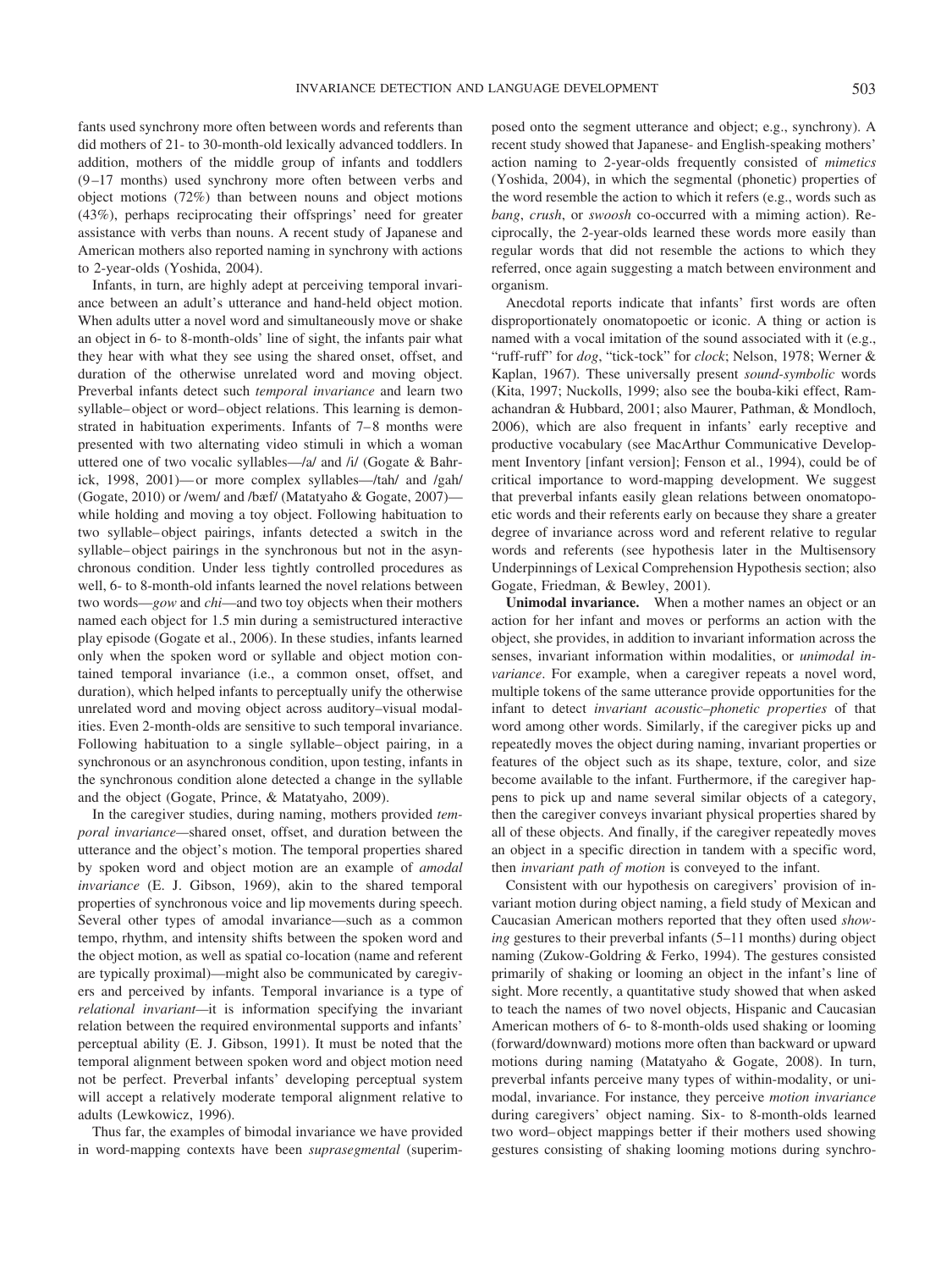nous object naming relative to upward or backward motions (Matatyaho & Gogate, 2008). In infant-controlled habituation experiments as well, 8-month-old infants attended to and learned word– object mappings such as /wem/-fish and /bæf/-dragonfly only if the words were spoken simultaneously with an adult's shaking or looming object motions but not sideways or upward motions, or if the four object motions were concatenated together in equal distribution (Matatyaho et al., 2007). Attention to motion invariance also appears to be important for understanding the concepts underlying certain motion verbs (e.g., *jump*). Following habituation to a moving object, on test trials, 7-month-olds detected changes in the manner and path of object motion (Pulverman & Golinkoff, 2004).

Furthermore, as early as 6 months, infants perceive *invariant features of an object category* when a single label is given to members of the category (Fulkerson & Waxman, 2007). As discussed earlier, following habituation to several exemplars of an object category and a label, infants detected a change in the label on test trials when a novel label was presented. In addition, when learning novel word–referent mappings, 10-month-olds attend to the interesting object and ignore the boring object even if an adult names it (Pruden et al., 2006), suggesting that object salience is key to early learning of novel word mappings (Hollich et al., 2000, provide similar evidence from 12-month-olds).

As another example, infants perceive *phonetic invariance* across multiple tokens of words in word-mapping tasks. Thus, 8-montholds mapped two *similar* syllables—/tah/ and /gah/— onto two objects only when synchrony was provided between the syllables and moving objects. In contrast, 7-month-olds failed to map the same syllables onto objects in a synchronous condition, although they discriminated the syllables and objects in a nonmapping task (Gogate, 2010). However, 7-month-olds successfully mapped two *distinct* syllables—/tah/ and /gih/ or /gah/ and /tih/— onto the same two moving objects, again in a synchronous condition (Gogate, 2010; also see Gogate et al. 2006; Matatyaho et al., 2007). These studies suggest that preverbal infants detect unimodal invariance in words, objects, and object motions in caregivers' naming.

Detection of invariance in objects and phonetic properties is also implicit in some word-mapping studies of infants in their second year. For example, 14-month-old infants learn syllable– object pairings if the objects move but are not static and if the syllables are highly distinct (e.g., /nim/ and /If/) but not similar (e.g., /bIh/ and /dIh/; Stager & Werker, 1997; Werker, Cohen, Lloyd, Casasola, & Stager, 1998). By 20 months, infants map the highly similar syllables onto objects, once again facilitated by object motion (Werker, Fennell, Corcoran, & Stager, 2002). Objects in motion enable infants to abstract invariant shape across many different transformations of the object (E. J. Gibson, 1969). Thus, even 2-year-olds rely heavily on invariant object shape to assign a familiar name to novel exemplars of an object (Smith, Landau, & Jones, 1998).

# **Word Mapping in the Absence of Ostensive Naming and Bimodal Invariance**

Some field studies suggest that ostensive naming to young infants is not typical of all mothers. In some cultures, mothers do not directly address their infants during conversations (e.g., the Kaluli of Papua–New Guinea; Schieffelin, 1979; and the Kwara'ae of Malatia in the Solomon Islands; Watson-Gegeo, & Gegeo, 1986). In these cultures, however, it is conceivable that infants learn from ostensive naming and multimodal communication provided to them by secondary family members (e.g., older siblings) if not from their mothers. It is also conceivable that these infants learn word– object mappings by detecting invariants when they eavesdrop on others' communication (similar to reports by Akhtar, Jipson, & Callanan, 2001; Floor & Akhtar, 2006).

When and how infants from such cultures begin to map words onto referents remain open to debate in the absence of developmental studies. The existing literature on word mapping raises a larger set of questions. What might account for preverbal infants' word mapping onto referents in the absence of synchrony? Might object perception be enhanced when greater variance is provided in the visual stimuli (see Section I, the Invariance Detection: A Gibsonian View subsection) during word mapping? Could the enriched visual stimuli override infants' need for temporal invariance? Infant studies have demonstrated that, in some contexts, invariants other than synchrony play an important role in facilitating word mapping. For example, if words have been repeated many times during everyday communication (e.g., *mommy* and *daddy*), then on a test, 6-month-olds look longer at the correct referent (e.g., their mother and father) than the incorrect one (Tincoff & Jusczyk, 1999). In addition, presenting 9-month-olds with multiple exemplars of an object category (e.g., different types of birds or dinosaurs) likely obviates the need for temporal invariance between the words and referents and highlights the categorical invariants (Balaban & Waxman, 1997). Similarly, if caregivers' naming to their 9-month-olds is contingent upon infant attention (e.g., the mothers name an object that the infants are looking at), then infants' vocabulary is larger at 12 and 18 months (Rollins, 2003). Even newborns relate auditory–visual pairings that are less tightly coupled when the auditory information is made to appear contingent upon infants' attention to the visual information (Slater, Brown, & Badenoch, 1997; Slater, Quinn, Brown, & Hayes, 1999). These findings suggest changes in the organism (infant) in response to a changing environment, where various stimulus properties (e.g., synchrony, word or object familiarity, or contingency) carry different weights in differing contexts.

# **The Multisensory Underpinnings of Lexical Comprehension Hypothesis**

Throughout this article we have suggested that infants perceive different invariants provided by caregivers. Caregivers perceptually highlight salient aspects of communication for infants by educating infants' attention to *unimodal and bimodal invariance* (E. J. Gibson, 1969). Infants in turn are highly adept at detecting all types of invariance—*suprasegmental* (e.g., synchrony) and *segmental* (e.g., sound-symbolic words and their referents), bimodal (across sensory modalities) and unimodal (within sensory modalities)—to successfully map words onto referents. Thus, early domain-general sensitivities, such as intersensory perception, fall on a developmental continuum with and lead to language-specific abilities, such as word comprehension.

To further illustrate how the process of invariance detection could act as a perceptual gateway to language development, we focus now on the specific case of word learning. In 2001, Gogate, Walker-Andrews, and Bahrick outlined how this might work (also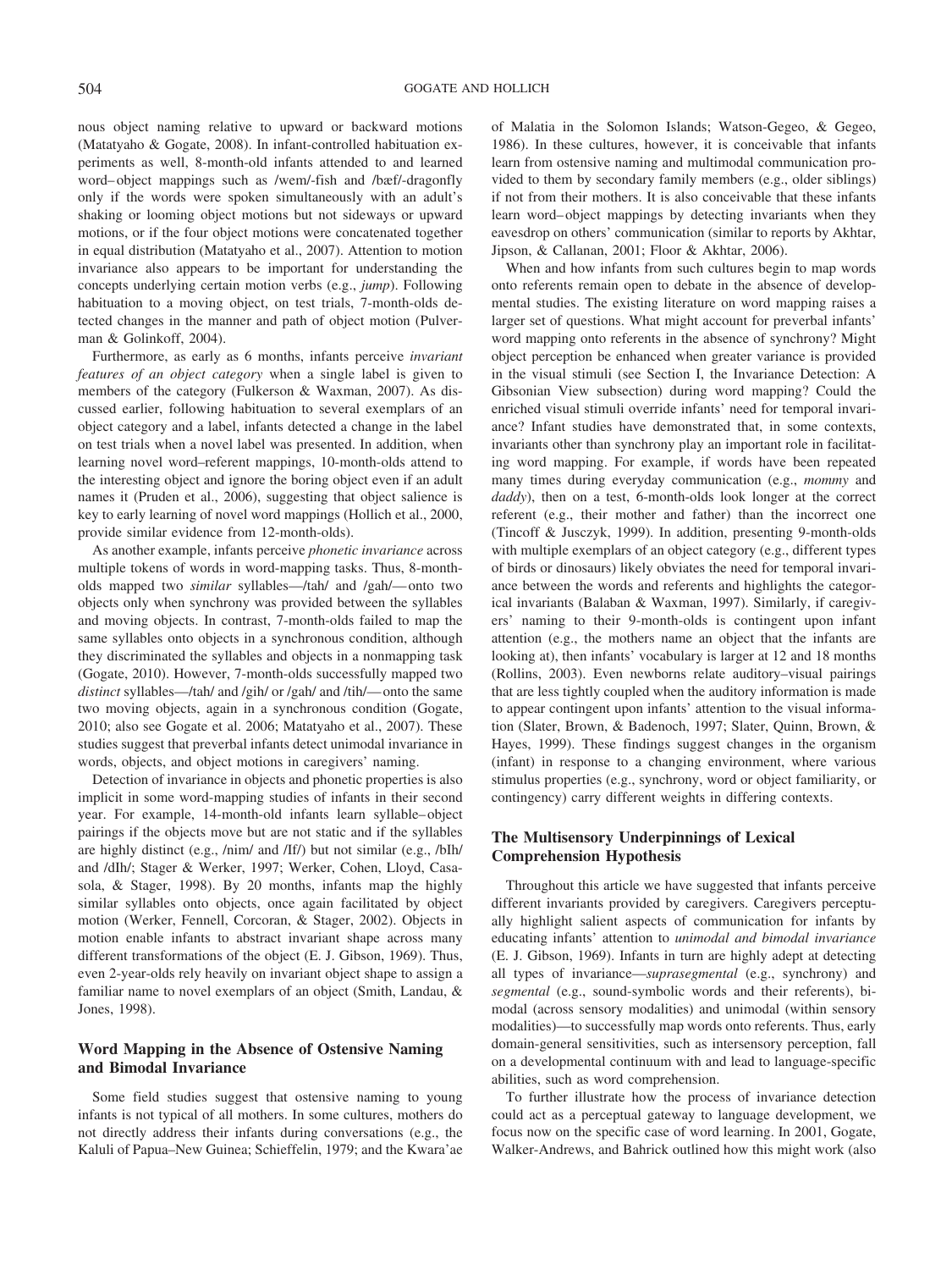see Bates, Benigni, Bretherton, Camaioni, & Volterra, 1979; Sullivan & Horowitz, 1983; Zukow-Goldring, 1990). A modified version of this outline is presented here in the form of the *multisensory underpinnings of lexical comprehension hypothesis* (MULCH). Using the gateway metaphor, we hypothesize primarily that the developmental trajectory for infants' lexical mapping proceeds along a continuous path in a sequence (see Figure 2). Beginning with the learning of auditory–visual relations that share invariance across modalities (*amodal* relations; e.g., sound and sight of a barking dog), infants proceed to the learning of relations that share less invariance across auditory–visual modalities (sound-symbolic words and referents, e.g., "ruff-ruff" and a dog, Nelson, 1978; or gestures such as panting to depict a dog, Goodwyn, Acredolo, & Brown, 2000). Later, they learn non-soundsymbolic word– object relations in the presence of minimal invariance (e.g., synchrony between a word and simultaneous motion of a handheld object), then proceed to learning arbitrary word– object relations (regular adultlike nouns or verbs and their concrete referents, e.g., the word *doggie* and a dog) in the absence of invariance, and eventually develop their referential abilities (relating a spoken word with an absent referent). Thus, word-mapping development begins with infants' learning of amodal relations (involving temporally and spatially coordinated sounds and objects) and proceeds to the learning of auditory–visual relations involving *increasing degrees of arbitrariness* (sound-symbolic and non-sound-symbolic word–referent relations; Gogate, Walker-Andrews, & Bahrick, 2001), eventually leading to referential abilities by the second year.

Our model predicts referential ability with increased memory for the disparate elements, the word and the referent, and their relations, despite the temporal and spatial displacements between the elements. Infants learn symbol–referent relations with greater temporal and spatial displacements from 18 to 30 months (Adamson & Bakeman, 2006). Also, 24-month-olds learn word–referent relations that are spatially aligned but temporally displaced (Baldwin, 1993). Furthermore, our theoretical model predicts that over time, repeated encounters with the same invariant word–referent relations will lead infants to expect words rather than gestures or nonwords as appropriate symbols for referents (Hollich et al., 2000; also Namy & Waxman, 1998).

Recall that *amodal* auditory–visual relations refers to relations that have a great deal of invariance present across modalities (e.g., mouth movements and corresponding vocalizations; Kuhl & Meltzoff, 1982). Such invariance includes synchrony, a common tempo, rhythm, intensity shifts, and spatial co-location in auditory– visual events. *Arbitrary* auditory–visual relations refer to relations in which information available to the auditory modality is relatively distinct from that available to the visual modality (e.g., a spoken word and an object's shape or color). *Sound-symbolic* relations refer to word– object relations in which the word resembles salient properties of the object (e.g., an adult's use of the term *tick-tock* to refer to a clock with moving hands that makes a ticking sound). We theorize that infants learn these relations easily because phonetic properties of the word resemble salient properties of the referent (Gogate, Walker-Andrews, & Bahrick, 2001). *Arbitrary* (non-sound-symbolic) word– object relations, in contrast, refer to relations in which the phonetic properties of the word do not resemble salient physical properties of the referent (e.g., an adult's use of the term *clock* to refer to a clock that has moving hands and makes a ticking sound).

A major assumption of MULCH is *ongoing emergence,* in which later abilities emerge from earlier abilities (see Prince, Helder, & Hollich, 2005, and Smith, 2005, for reviews). For example, infants' perception of arbitrary word– object relations emerges from the earlier perception of amodal (suprasegmental) invariance (e.g., synchrony in auditory–visual relations) and segmental invariance perceived across sound-symbolic words and referents. In Figure 2, the notion of ongoing emergence is depicted



*Figure 2.* A schematic diagram of the multisensory underpinnings of lexical comprehension hypothesis.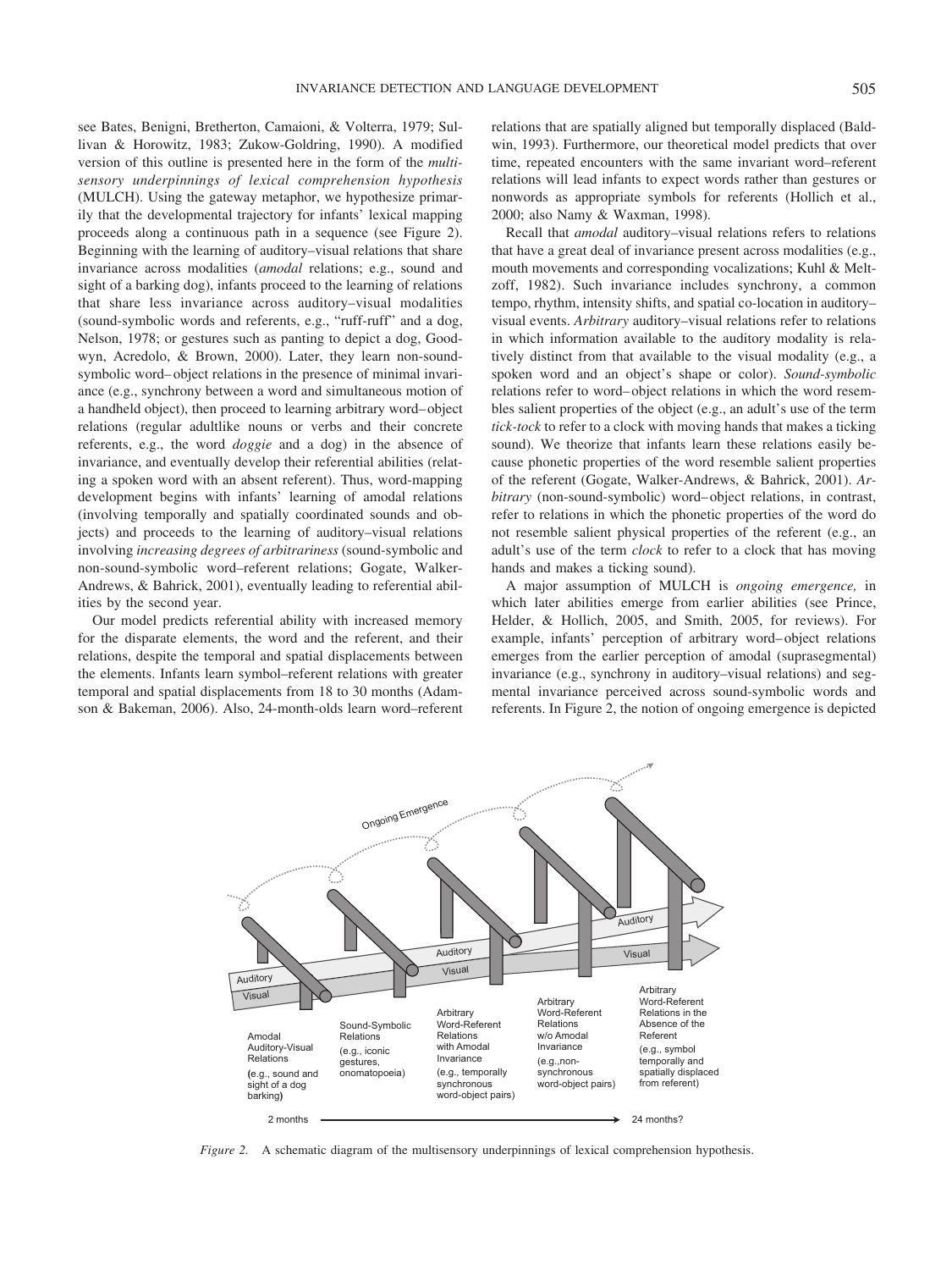by a series of gateways, each representing a type of auditory– visual relation with progressively increasing degrees of arbitrariness across sensory modalities. The first gateway depicts amodal auditory–visual relations with a great degree of redundancy across modalities. This redundancy scaffolds early learning of auditory– visual relations and provides a foundation for the learning of sound-symbolic relations, which themselves have a great deal of perceptual redundancy. Thus, even 2.5-year-olds easily detect sound-symbolic relations such as between a rounded object and the word *bouba* and an angular object and the word *kiki* (Maurer et al., 2006) because of the perceived relatedness between auditory and visual elements. In contrast, more arbitrary word–referent relations are relatively difficult to learn. Only over time, as a critical mass of sound-symbolic relations accrue, is it possible to learn more arbitrary relations. Each successive gateway becomes increasingly arbitrary and more removed from perceptual support. The arrows below the gateways depict this general progression along a continuum—from learning auditory–visual relations in the presence of intersensory invariance to learning these relations independent of intersensory invariance.

How might prior abilities serve as a building block for the emergence of later abilities? Specifically, what causes infants to attend first to sound-symbolic relations and then to increasingly arbitrary relations? One factor that might cause this change is the increased ability to hold perceptually unrelated auditory and visual elements long enough in memory to map one element to another (Gogate, 2010). Easing of memory load also occurs when 17 month-olds map isolated words far better than words embedded in continuous speech onto target versus distractor objects (Plunkett, 2006).

Within the present framework, developmental change is caused by local-level perturbations (or mismatches) during caregiver– infant interaction, resulting in instability and subsequent reorganization of either maternal communication or infant perception or both to get to a new point of stability. Mothers might use a great deal of invariant intersensory information early on (e.g., soundaction connections such as "coo-chi-coo-chi-coo") to scaffold their infants' internally heightened attention to this information until this type of word mapping reaches a critical mass. At this point, instability in the interaction and reorganization coupled with increasing perceptual differentiation should facilitate increased attention to unimodal information and the learning of increasing levels of arbitrary word–referent relations in ambient communication.

Another major assumption of MULCH is that during lexical development, closely coupled infant– caregiver adaptive behaviors give rise to *matches between infants' internal capabilities and salient properties of caregivers' unimodal and bimodal communication*. Thus, at times, during development, we should find points of stability during caregiver–infant interaction when there is congruence between a specific type of invariance that caregivers provide and the invariance infants perceive. An example of such congruence would be the predominant use of synchrony in maternal object naming for preverbal infants coupled with infants' learning of word–referent relations when synchrony is provided. We suggest that, in line with the dynamic systems framework (Thelen & Smith, 1998), the point in time when infants most utilize synchrony to learn word– object relations and caregivers use synchrony most often during naming is a *preferred,* or *equilibrium* (stable), *state* in the ongoing organism– environment interaction. At other times during development, points of instability should be found as the system shifts from one stable state to another. Such instability might be observed when, for example, a mother predominantly names static objects at a point in time when her infant prefers synchronous naming. The instability may be triggered by either a change in caregiver practice or infant perception and will continue until one, the other, or both reorganize around the instability. These points of stability and instability are an example of self-organization during mother–infant interaction. Points of stability and instability are depicted by spirals versus linear trends in the single line above the gateways (see Figure 2). The next subsection illustrates how infant– caregiver matches lead to word mapping.

# **Infants' Invariance Perception and Word-Mapping Development**

**Caregiver repetition and the reduction of uncertainty.** When an infant's perceptual– cognitive system is sufficiently developed to pick up word–referent relations (e.g., with a basic working memory for words and referents, and expectations about the world of entities: object permanence, animacy, agency, and causality), caregivers' repetition likely foregrounds and highlights the invariance, enabling the infant to focus upon the most stable patterns of the communicated signal, which over time become salient and relevant. Repetition of invariance across modalities in the communicated signal, therefore, should educate infants' attention to the co-occurrence between a specific word and its referent whenever the specific information becomes an *affordance* and receives infants' attention (E. J. Gibson, 1969). Preverbal infants, who are novices at mapping words onto referents, find intersensory invariance (e.g., synchrony, rhythm, tempo, and intensity shifts) salient, which, if repeatedly presented across modalities, unifies and facilitates learning of each word–referent relation. With increasing encounters and infants' developing memory for each relation, the initially perceived intersensory invariance might help infants to later predict the referent upon hearing its name in the absence of such invariance.

Word–referent unification via the use of intersensory invariance reduces the degree of uncertainty between the word and its referent for the word-mapping novice. When adults name an object or an action, if the auditory–visual information presented to infants is temporally invariant across sense modalities, the degree of arbitrariness of the word–referent relation is reduced, thereby reducing uncertainty. The end result is that intersensory invariance reduces the perceptual and cognitive demands on preverbal infants. In the absence of intersensory invariance, the separation between the word and referent would make it more difficult for infants to discern a relation between them. Thus, no sensitivity to or learning of syllable– object pairings early on can be seen in the absence of synchrony in habituation experiments (Gogate, 2010; Gogate & Bahrick, 1998, 2001; Gogate, Prince, & Matatyaho, 2009; also Stager & Werker, 1997; Werker et al., 1998).

**Invariance detection as a guide to correct word–referent mappings.** The key question that we ask here is: How does the infant attend to caregivers' intersensory invariance in naming contexts and learn novel word–referent mappings? When caregivers name and simultaneously move an object, the temporal invari-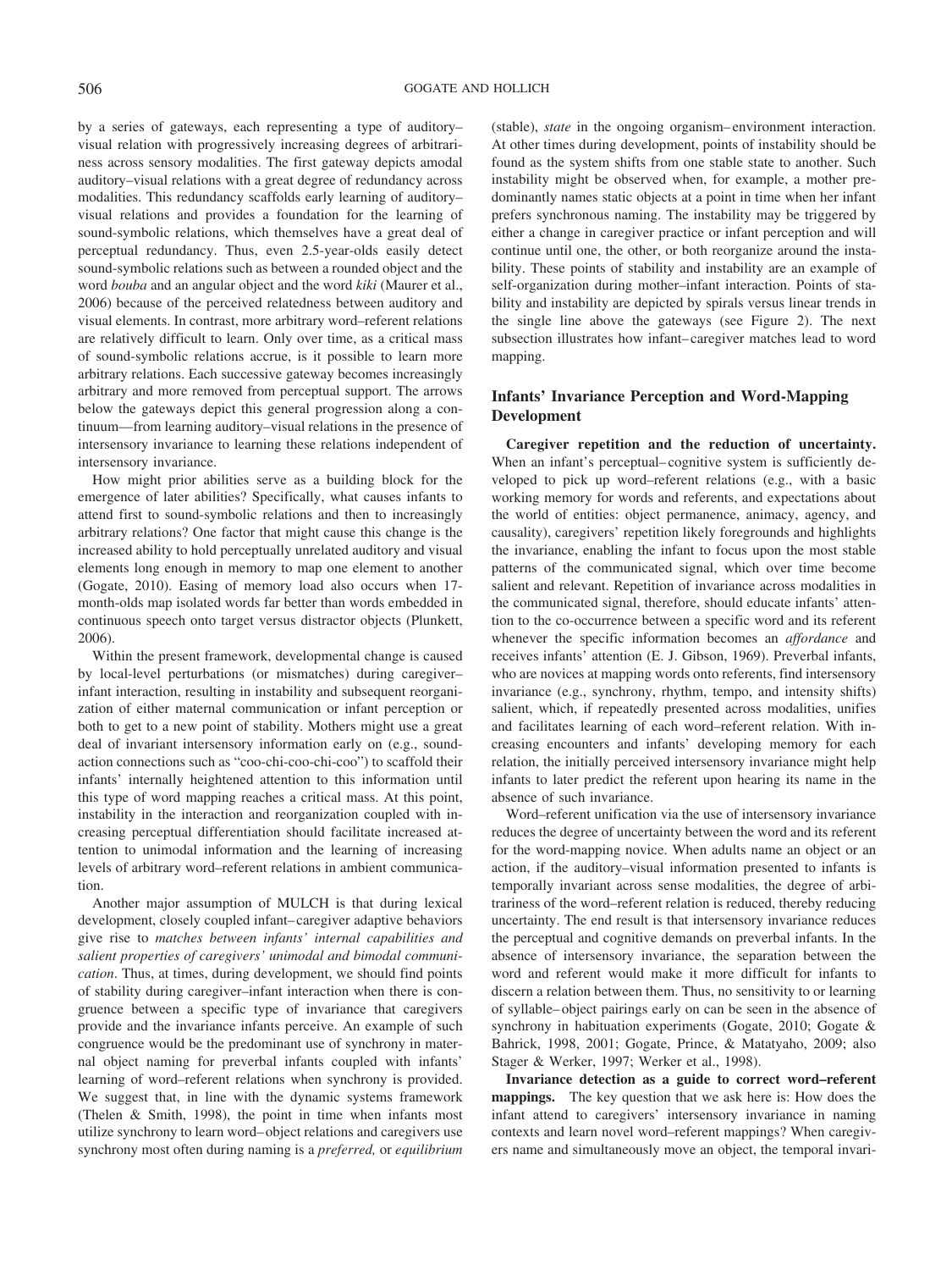ance between the name and the object's motion triggers infants' head and/or eye turn from their caregiver toward the moving object and enables learning of the word– object relation. Thus, infants attend to the salient invariant properties afforded in word-mapping contexts. Six- to 8-month-olds mapped two novel words onto two objects during play, if their mother often used synchrony between the words and objects' motion during naming and if infants switched eye gaze from their mother to the named object most often during her synchronous naming (Gogate et al., 2006). During this emerging phase of joint attention and word mapping, a greater number of infants switched eye gaze from their mother to an object during her synchronous (17/24) than during asynchronous (7/24) naming, suggesting an intrinsic relation between infants' perception of temporal invariance and developing joint attention. The utility value of this intrinsic relation is manifold. In a world of competing referents, being able to turn successfully in the direction of an object that is named, aided by caregivers' temporal invariance, by default enables infants to tune out all other potential referents and attend to the correct referent for the name. The outcome of this interactive process is that infants detect the mapping that the caregiver intended.

What might be the underlying mechanism linking infants' perception of synchrony with their gaze-switching ability? We speculate, using the Hebbian learning principle (Hebb, 1988), that neurons for perceiving temporal invariance between words and moving objects, which fire together with neurons for gazeswitching behavior, are wired together and share neuronal space. Our speculation is supported to an extent by cross-species evidence from nonhuman primates. These reports suggest that the *superior colliculus*, where multisensory neurons show response enhancement to temporally and spatially coordinated auditory– visual stimuli, is also the control center for gaze-shifting behavior (see review by Stein, Jiang, & Stanford, 2004). Thus, as discussed earlier, when animals hear a sound that is temporally aligned with a visual stimulus, they shift their gaze in the direction of the sound to locate the visual stimulus. Early multisensory experience is critical for shared communication and resultant neuronal projections from two cortical regions (the anterior ectosylvian sulcus and the lateral suprasylvian sulcus) to the superior colliculus (Stein, 2005; Wallace, Carriere, Perrault, Vaughan, & Stein, 2007). We speculate that for human infants as well, multisensory neurons that perceive and compute invariance in auditory–visual stimuli fire together with neurons that enable gaze switching and are wired together. In the case of animals, the original eye-gaze position is in the direction of prowling gait and the shift in eye gaze is to the location of the prey (see Figure 3). In the case of human infants, the original eye-gaze position is in the direction of the mother and the shift in eye gaze is to the labeled object. In human infants, the behavioral correlates of neurons for invariance detection and gaze switching from mother to object could be acting together in the service of word mapping during maternal synchronous naming (Gogate et al., 2006). In support of our speculation, researchers have suggested a positive correlation between infants' joint attention (gaze following) in the first year and word comprehension in the second year (Morales, Mundy, & Rojas, 1998; Silven, 2001). In sum, word mapping emerges in the first year as a result of infants' perception of temporal invariance between caregivers' utterances and object motion, which triggers early joint attention and enables understanding of caregivers' intended reference. Thus, for word mapping to take place, at a minimum, both abilities perception of temporal invariance and the capacity for gaze shifting—need to be in place.

**MULCH and the Quinean quandary revisited.** In this subsection, we consider how the perception of temporal invariance can address Quine's (1960) question concerning how an infant can arrive at the correct referent when an adult names it amid referential uncertainty. In addition, we show how within an interactive system, infants' detection of invariance in caregivers' multisensory naming provides an alternative explanation for some lexical hypotheses or preformed biases (constraints). These biases have been shown to play a key role in children's word learning after they have had considerable experience with word mapping, but their origins have remained unclear to the present day.

For instance, according to the novel name–nameless object (category), or N3C, principle (Golinkoff et al., 1994; Markman, 1989), infants assume that a novel name refers to an unfamiliar object rather than to a familiar object or that labels are mutually exclusive. Alternatively, we suggest that infants' assumptions about word–referent mappings originate from their ability to pick up invariance across caregivers' naming and gestures. By perceiving temporal invariance between the caregivers' spoken word and simultaneous hand movements when they shake or loom the intended object, and by shifting gaze toward that object and narrowing the number of plausible options as to referents, infants successfully disambiguate the correct referent from the incorrect ones. Yu, Ballard, and Aslin (2005) provided a similar explanation for infants' word mapping using adults' body movements to glean the intended referent, called *embodied intention* (adopted from *embodied cognition*; A. Clark, 1997). Within such a system, attention to caregivers' intersensory invariance eliminates referential uncer-



*Figure 3.* Gaze shifting by animals to locate prey and human infants to map words onto objects in the presence of temporally coordinated auditory–visual stimuli.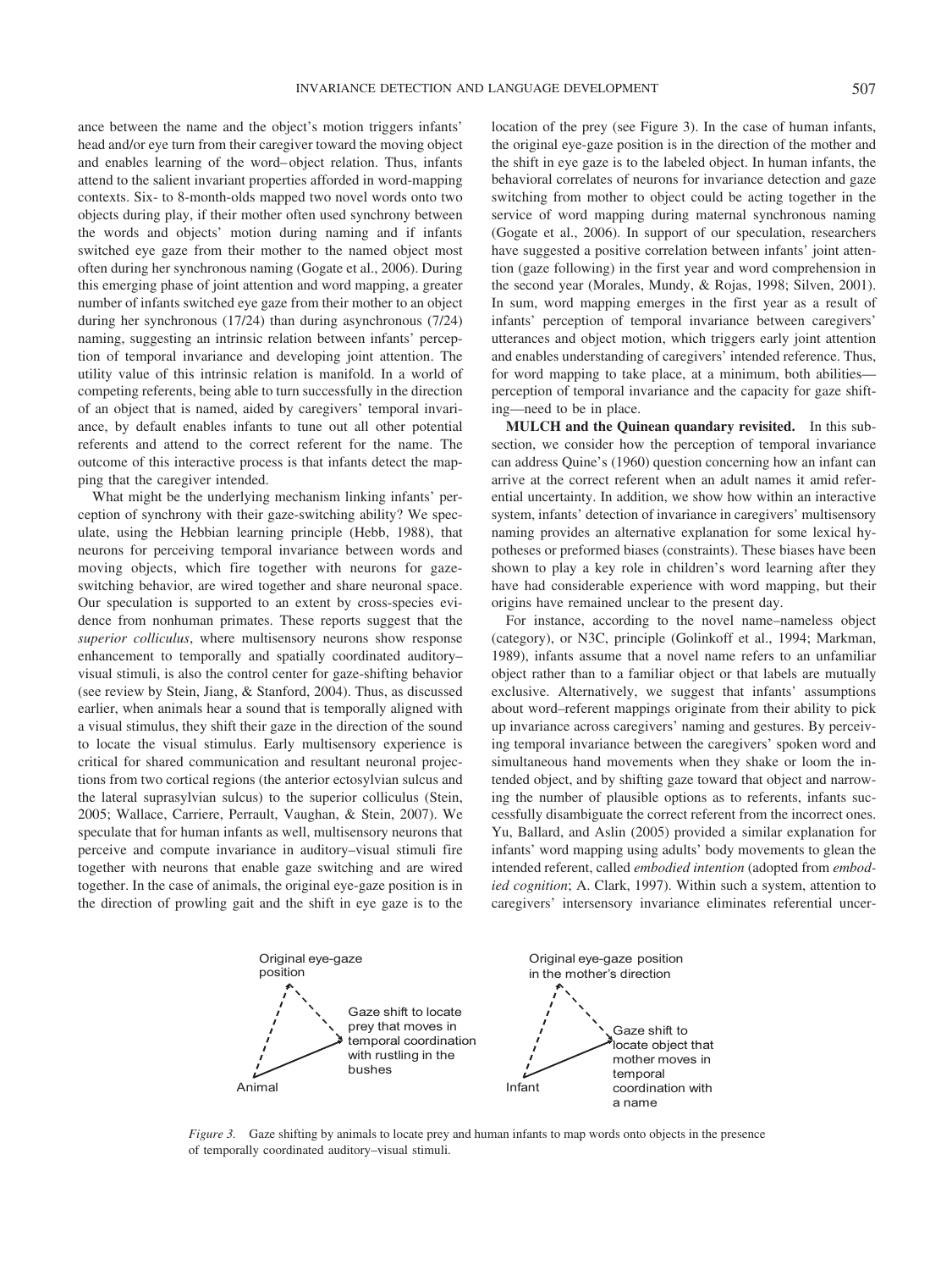tainty for infants. Thus, the mutual exclusivity hypothesis likely originates in infants' perception of temporal invariance. Further, during conversations with infants who have less than 50 words in their productive vocabulary, caregivers also tend to use single mutually exclusive labels rather than multiple labels for basic-level object categories (Callanan & Sabbagh, 2004), supporting our view that a match between caregiver input and infant word learning within an interactive system reduces referential ambiguity.

To further address how caregivers make salient the relation between a word and its correct referent, consider the possible perceptual origins of another preformed bias, *the whole object hypothesis*, which presumably constrains novel word mappings so that infants attend first to whole rather than to parts of objects. The origins of infants' attention to a whole object as a potential referent can be found, once again, in the interactive process of lexical learning and in the match between the invariant properties that the caregivers provide and those that the infants perceive during word mapping. Because early word learning focuses on global amodal relations, caregivers will necessarily tend to move whole objects while simultaneously naming these objects. During the vast majority of naming, caregivers pick up whole objects and move them along with their parts (Gogate, Laing, Brangwin, & Perreira, 2009). Reciprocally, infants likely attend to the amodal invariants between whole objects and their names. Further supporting our claim about how caregivers constrain naming contexts during interactions, when mothers name objects for their preverbal infants, they always name a whole object when they first introduce a novel word– object relation (Gogate, Laing, et al., 2009; Masur, 1997). Only later during the play episode do mothers name salient parts of the object for their infants (see similar evidence from caregiver input to 3- to 4-year-olds in Saylor, Sabbagh, & Baldwin, 2002). Reciprocally, even when the parts of an object are given a name more often than is the whole during training, 12- and 19-month-olds attend longer to the whole object than to its parts when the same label is given during testing (Hollich, Golinkoff, & Hirsh-Pasek, 2007). These findings once again suggest a match between caregiver provision of names for whole versus part objects and infants' ability to map labels onto these referents. If the caregiver moves a whole object while simultaneously naming it, the preverbal infant likely picks up the temporal invariance between the whole object's motion and the spoken word (for whole vs. part perception during infants' categorization of moving objects, see Rakison & Poulin-Dubois, 2002). Preverbal infants will likely pick up the temporal invariance between the whole object and the spoken word first. Only later might they glean the temporal invariance between the moving part and the spoken word. Thus, by attending to caregivers' hand movement and utterance, infants can successfully map a word to its whole object referent or its parts. Infants' hypothesis about names for whole objects versus parts also originates in their perception of invariance provided by caregivers.

We predict that, within an interactive system, local-level changes in either caregivers' naming or infants' ability to perceive invariants at increasing levels of specificity, from whole objects to parts, and mapping these onto labels result in developing reference for whole versus part objects. The process proceeds as follows: Infants notice global amodal relations. Parents adapt to this focus and highlight these global amodal relations. This process tends to highlight wholes over parts. Infants tend to adapt to this and develop the default assumption that caregivers are labeling wholes (the so-called whole-object bias). Thus, if caregivers want to label a part, they must do something special. They might name the whole object before naming the part or move that part separate from the whole object while naming it. In this manner, caregivers' multisensory naming is coupled with infants' attending to amodal relations in word–referent relations. Caregivers' multisensory naming enables infants to "know" which invariants to selectively attend to and hold in memory and which invariants to ignore, at a point during development when infants are ready to pick up a specific type of invariant information. Thus, temporal invariance detection serves as a perceptual gateway for word-mapping development in preverbal infants.

In summary, in light of the previous examples of perception and learning of word– object relations, we suggest, as others have before us (e.g., Deak, 2000), that infants' word-mapping hypotheses are not preformed or built in but instead develop over time as a result of infants' interactive experience with naming contexts provided by caregivers. Moreover, as we have seen, the hypotheses do not emanate from infants or caregivers in isolation but emanate during ongoing caregiver–infant interaction. Preverbal infants' environment is initially enriched from the infants' point of view (Nelson, 1988) by caregivers' use of temporal invariance, between words and gestures (e.g., shaking or looming an object), which in turn triggers joint attention and word-mapping behavior that at the outset might resemble a preformed bias.

# **III. Future Directions for Invariance Detection Research in Language Development**

In the preceding sections, we have tried to provide some insights into the unifying power of invariance detection to explain a wide range of phenomenon in language development. Specifically, we have shown that considering invariance within the dynamic relation between infant and caregiver communication provides a perceptual gateway to language understanding, including learning of transitional probabilities (Saffran et al., 1996) and abstract patterns (Gomez, 2002; Marcus, 2001), as well as the learning of word– referent relations.

Despite the clear advantages of such an interactive approach, much work remains. We recommend three converging lines of research to advance our understanding of the mechanisms of invariance detection and validate the theory. Researchers must (a) conduct developmental experiments in which they examine infants' detection of and caregivers' provision of specific types of invariance and the reciprocal changes that occur over time in each, (b) explore sensory-oriented computational models that capture how those dynamic interactions work in the real world, and (c) validate a neural theory that moves us beyond the domain general/ specific debate and defines the specifics of neural implementation.

## **Developmental Experiments**

The study of invariance detection by infants that match with the invariance in caregivers' input is in its infancy. Researchers have just begun to tap the range of invariant properties that infants may be sensitive to and are only just beginning to understand how perception of invariance may change over time, driven by infants' interaction with the environment. Infant– environment interactions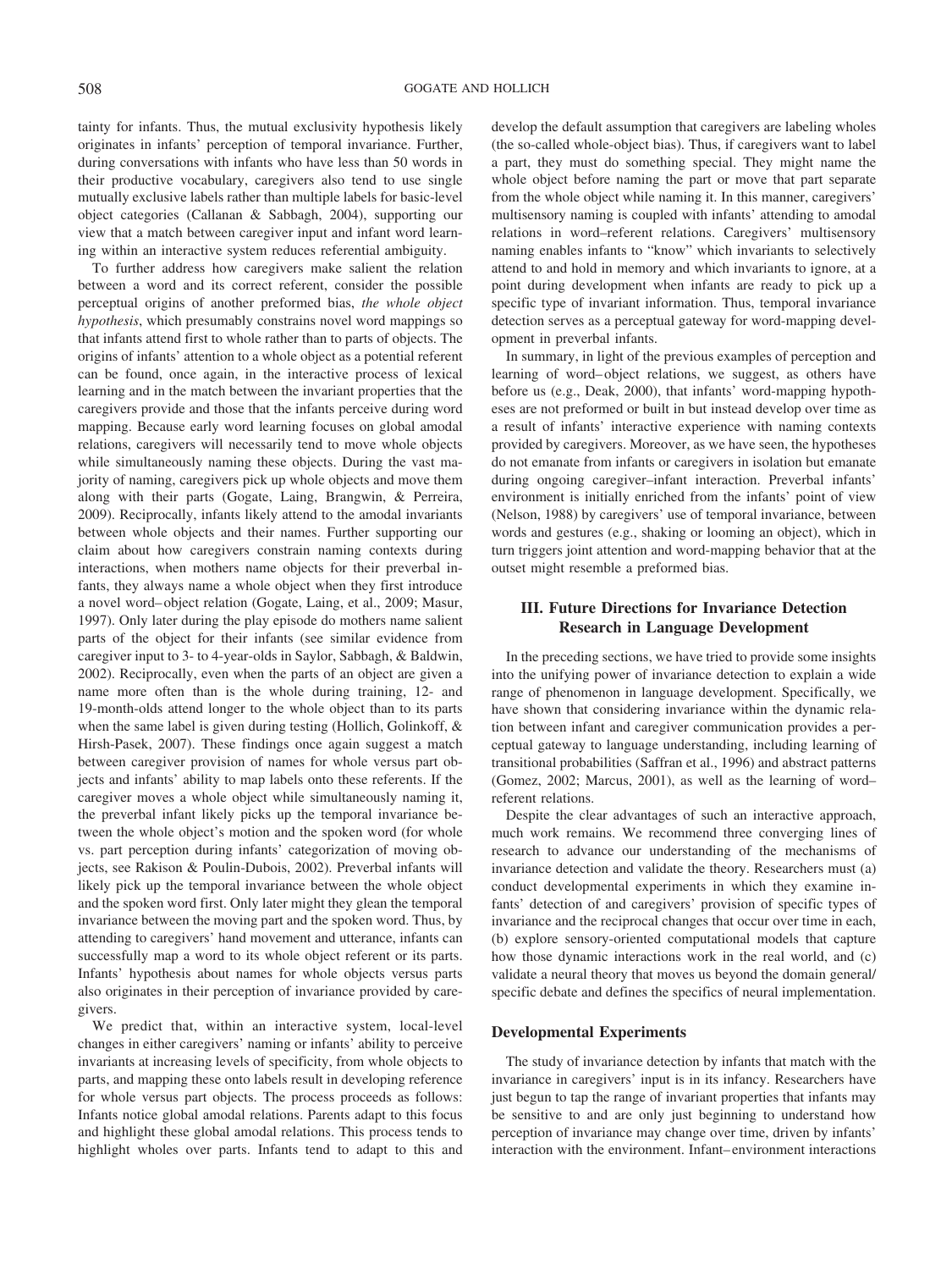are bidirectional. For example, with respect to word mapping, it is clear that parents' tendency to move objects in synchrony with a word changes over time (Gogate et al., 2000; also see Adamson & Bakeman, 2006). It is also clear that infants' weighting of synchrony for learning word–referent relations decreases in the second year of life, as detection of other social and linguistic invariants comes to the fore (Akhtar & Tomasello, 1996; Baldwin, 1993; Baldwin et al., 1996; also see Hollich et al., 2000, for change in weighting of perceptual salience from 12 to 24 months; also Moore, Angeloupolus, & Bennet, 1999). As discussed previously, this is likely due to infants' changing responses to parents' use of invariance and/or parents' changing responses. Such dynamics are also applicable to other invariant properties, which could likewise be detected through changing patterns of parent– child interaction. We argue that close examination of the dynamics of parent–child interaction could provide useful insights concerning the invariant properties of the environment and infants' changing sensitivities to and weightings for these properties. After all, if mothers use an invariant property consistently, it is likely because infants at that age are particularly sensitive to it and respond. Conversely, if mothers stop using an invariant property or begin to emphasize others, it is likely because infants are no longer responding in the same way. It is also likely that evidence of these dynamics from meta-analyses of prior studies of caregiver input and infant experiments could be found (e.g., for developmental changes in maternal directive vs. follow-in labeling and infant word learning supporting these dynamics, see Gogate et al., 2006, and Akhtar, Dunham, & Dunham, 1991).

An additional area of empirical research in invariance involves longitudinal studies that connect early audiovisual and perceptual abilities with mature language-development and word-learning principles. An oft-cited criticism of the work on infants' invariance detection at 6 months is that it has no more to do with the development of mature-language principles than does any other perceptual mechanism: It is necessary but not integral to the process (Werker & Patterson, 2001). After all, chimps (Savage-Rumbaugh et al., 1993), parrots (Pepperberg, 1999), and chinchillas (Kuhl & Miller, 1978) can detect phonetic, lexical, and grammatical invariance, yet they fall far short of the *sophisticated* language-learning behavior of a human at 24 months. In short, studies that directly explore the connection between early perception and advanced language are needed. An excellent example of how such connections might be made can be found in the work of Smith and her colleague (Smith, 1999, 2003; Yoshida & Smith, 2005). In studying the shape bias, the tendency in older children to spontaneously extend a new word to other similarly shaped objects, Smith (2003) found that toddlers, from 17 to 25 months, with less than 100 object names in their productive vocabulary do not recognize abstract depictions of objects (e.g., a caricaturized model of a pizza). In contrast, toddlers with more than 100 object names in their vocabulary connect the label to the abstraction. From such evidence, Smith (2003) suggested that the tendency to extend new words on the basis of shape similarity appears only in infants laboriously learning a critical mass of words (producing approximately 100 object names) and then making generalizations from these about how new words may extend. Thus, an apparent mature principle of word learning, the shape bias, results from the working of "dumb attentional mechanisms" (Smith, Jones, & Landau, 1996, pp. 143; cf. Booth & Waxman, 2003; Cimpian & Markman, 2005;

Diesendruck & Bloom, 2003; Smith, 2002). We would suggest that this is true for other apparently sophisticated mechanisms. Thus, other presumed preformed biases (see Section I) might also have their origins in infants' ability to perceive and attend to invariance and caregivers' provision of these invariant properties.

In a further line of empirical research, the origins of intersensory invariance detection mechanisms—whether the senses are unified at birth or become integrated via associative learning mechanisms—would be examined. Some researchers have theorized that detection of intersensory invariance, or redundancy across the senses, is possible right from birth, owing to an integrated perceptual system. With development, via the process of increasing differentiation, infants come to perceive information that is specific to each sensory modality (E. J. Gibson, 1969; the *increasing specificity hypothesis*, Bahrick & Lickliter, 2000; Bahrick & Pickens, 1994; Walker-Andrews, 1994). Furthermore, some researchers have suggested that intersensory invariance recruits infants' attention and enables infants to unify the auditory and visual components of multisensory patterns of stimulation (see *intersensory redundancy hypothesis*, Bahrick & Lickliter, 2000; also see Gogate, Walker-Andrews, & Bahrick, 2001; Walker-Andrews, 1994). By detecting intersensory invariance and perceptually unifying auditory–visual patterns of stimulation, infants treat them as single bimodal events rather than as separate events in individual modalities. In contrast, others have theorized that the senses are separate at birth and become integrated only with experience (the *associationist view*, Birch & Lefford, 1967). Future studies need to elucidate the nature of invariance detection mechanisms and specify whether they are present at birth or develop during the first few weeks of life to provide a perceptual gateway to language development.

Another line of research concerns the degree to which invariance detection is domain-general. Do infants use similar perceptual processes and computational mechanisms to detect invariance in nonspeech stimuli as they do in speech? For example, 8-montholds detect transitional probabilities in synthesized syllabic strings (Saffran et al., 1996) and tonal strings (Saffran, Johnson, Aslin, & Newport, 1999). In addition, infants at 2, 5, and 8 months detect co-occurrence frequencies in visual sequences containing discrete, looming shapes (Kirkham, Slemmer, & Johnson, 2002). These studies suggest that domain-general processes (mechanisms) perception and attention to structural regularities or invariance in stimuli— enable probabilistic learning. Furthermore, in studies of speech and nonspeech, temporal invariance assists infants in unifying otherwise disparate auditory and visual information and facilitates infants' learning of auditory–visual relations. Infants at 7 months learn the auditory–visual relations between two vowel sounds—/a/ and /i/—and two objects if the sounds are vocalized in synchrony with the motions of the objects (Gogate & Bahrick, 1998). Similarly, in the nonspeech domain, infants at 7 months, but not 3 or 5 months, learn the auditory–visual relations between two different pitches (high and low) of impact sounds and two objects, again if synchrony is provided between the sounds and the objects' motions (Bahrick, 1994).

A related issue—whether the detection of specific types of invariance starts out as domain-general and becomes more language-specific with development—also remains an empirical question. For example, in their 2nd year, infants respond to gestures, object sounds, and mouth noises when embedded in naming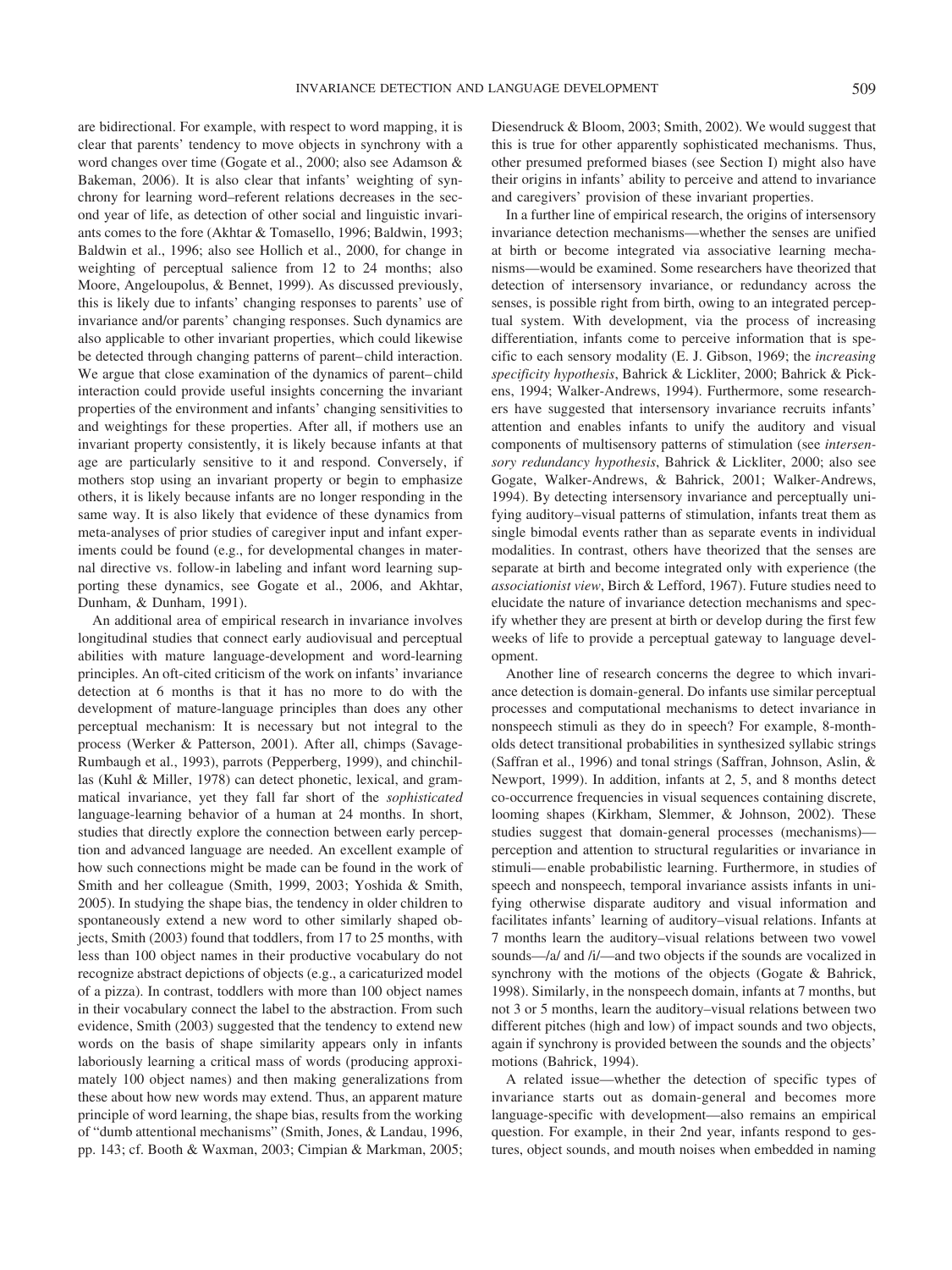frames just as they do with words (Hollich et al., 2000; Namy & Waxman, 1998; Woodward & Hoyne, 1999; cf. Balaban & Waxman, 1997). However, by the end of the 2nd year they will not respond to these nonwords or gestures as they do with words. And finally, if presented with auditory–visual patterns of stimulation, infants at 7.5 months detect invariance in continuous speech when the amplitude changes of an oscilloscope as well as a talking female face are synchronized with the speech stream (Hollich, Newman, & Jusczyk, 2005). It is possible that with development, these infants might not accept such stimuli as candidate visual complements.

## **Sensory-Oriented Computational Models**

In future work researchers must also explore algorithmic implementations of specific mechanisms of invariance detection and test the performance of these algorithms in developing interactive systems. Demonstrating empirically that infants are sensitive to some range of social, cognitive, and linguistic invariants (e.g., Hollich et al., 2000) is only the first step in validating an ecological theory; one must also specify the algorithm (in the form of a computational model) and the precise set of parameters and variables necessary for this detection (Marr, 1982).

One way to do this is through the use of sensory-oriented models (Hollich & Prince, 2009). Sensory-oriented models are computational models that accept raw perceptual inputs and enable us to (a) study specific mechanisms; (b) discover parameters; and (c) explore, at an unprecedented level of detail, the nature of infants' multisensory perception and learning (Prince & Hollich, 2005). Until recently, computational models have relied on rather caricatured versions of the environmental input. Indeed, many connectionist models of word learning abstractly encode their inputs (e.g., Colunga & Smith, 2005; Li, Farkas, & MacWhinney, 2004; Plunkett, Sinha, Moller, & Strandsby, 1992). Although this is an excellent beginning, it is through the direct interaction with real-world input that one can test the validity and scalability of the simplifications (Yu et al., 2005). In other words, it is not enough to hypothesize that a particular invariant property exists and demonstrate that infants are sensitive to it. One must explore the interactions and fine-grained behavior that result in the real world from this sensitivity.

For example, recent work on modeling infants' temporal invariance detection (Gogate, Prince, & Matatyaho, 2009; Prince & Hollich, 2005) reveals that infant performance closely matches that of a computational model of synchrony detection. Prince and Hollich (2005) found that a model of visual salience based on sudden visual change or movement can account for 43% of the looking behavior of infants in an ostentatiously audiovisual task. Similarly, work by Ogata, Hattori, Kozima, Komatani, and Hiroshi (2006) on robot learning of arbitrary sound–action relations based on amodal information provides an algorithmic *proof of concept* for one way in which word learning might proceed: by creating a robot that learns to associate particular visual events that co-occur with particular sounds (e.g., link a bouncing ball to its impact sounds) and to reproduce those sounds when the event is presented later. In these studies, the models operated on raw sensory input (a camera and microphone feed), not abstract encodings of it. Thus, by exhibiting a tighter coupling between model and reality, these models represent the next step in computational modeling. Future models of invariance detection of rhythm, intensity shifts, tempo, and other invariant properties would also help ground the theorizing about invariance detection mechanisms of infants.

More sophisticated models should include caregivers as part of the system to predict fine-grained interactions between infants and their caregivers and examine the changes in these interactions at different points during language development. By way of example, work by Poulin-Dubois (2006) on contingent naming by a robot caregiver and word learning by human infants could help show intentionality and the types of invariance that facilitate infants' learning at different phases of lexical mapping. Kozima, Nakagawa, and Yasuda (2005) demonstrated that the response of an autistic child changes depending on the degree of contingency in an interactive robot. Finally, Nagai and Rohlfing (2007) demonstrated that a saliency-based attention model shows greater attention to a parent's ID talking face during real-time parent–infant interaction with objects than to the same parent's face during parent–adult interaction.

Finally, through these models researchers should also be able to explicate the developmental process by showing how invariance detection at one level might facilitate invariance detection at the next, more advanced level. For example, Monaghan, Chater, and Christiansen (2005) have shown that the learning of phonological invariants can facilitate the detection of invariant grammatical categories by a neural network. Also, Christiansen, Onnis, and Hockema (2009) have shown that invariance detection at the phonological level can facilitate invariance detection of lexical categories (see also Jolly & Plunkett, 2008). Finally, child-directed speech models, which tend to have a higher frequency of occurrence of certain words, seem to set off an earlier vocabulary growth spurt (McMurray, 2007).

### **Neurophysiological Studies**

The final piece of the puzzle involves specification of the precise neurophysiological mechanisms involved. Whereas empirical studies can show that infants *are* sensitive to invariance and computational models can show *how* they might detect such invariance, cognitive neuroscience can help determine the neurophysiology of invariance detection. The growing knowledge of this neurophysiology can, in turn, help constrain theorizing in empirical studies and computational models.

Our current hypothesis about the neurophysiology of invariance detection is that children possess a collection of different invariance detectors, each operating at the confluence of the different sensory modalities. For example, at the confluence of audio and visual streams of processing lie neurons that are sensitive to information from both modalities, so-called superadditive neurons, and these indeed respond more when the information is redundant across the senses (Stein et al., 2004). Neurophysiological studies of cats, rhesus monkeys, and rodents reveal such *response enhancement* in the *superior colliculus* (mediated by projections from cortical regions, the *anterior ectosylvian sulcus and the rostral lateral suprasylvian sulcus,* which also contain multisensory neurons) to species-specific temporally and spatially aligned auditory– visual stimuli (e.g., calls of adult conspecifics) compared with unimodal visual or auditory stimulation (see review by Stein et al., 2004).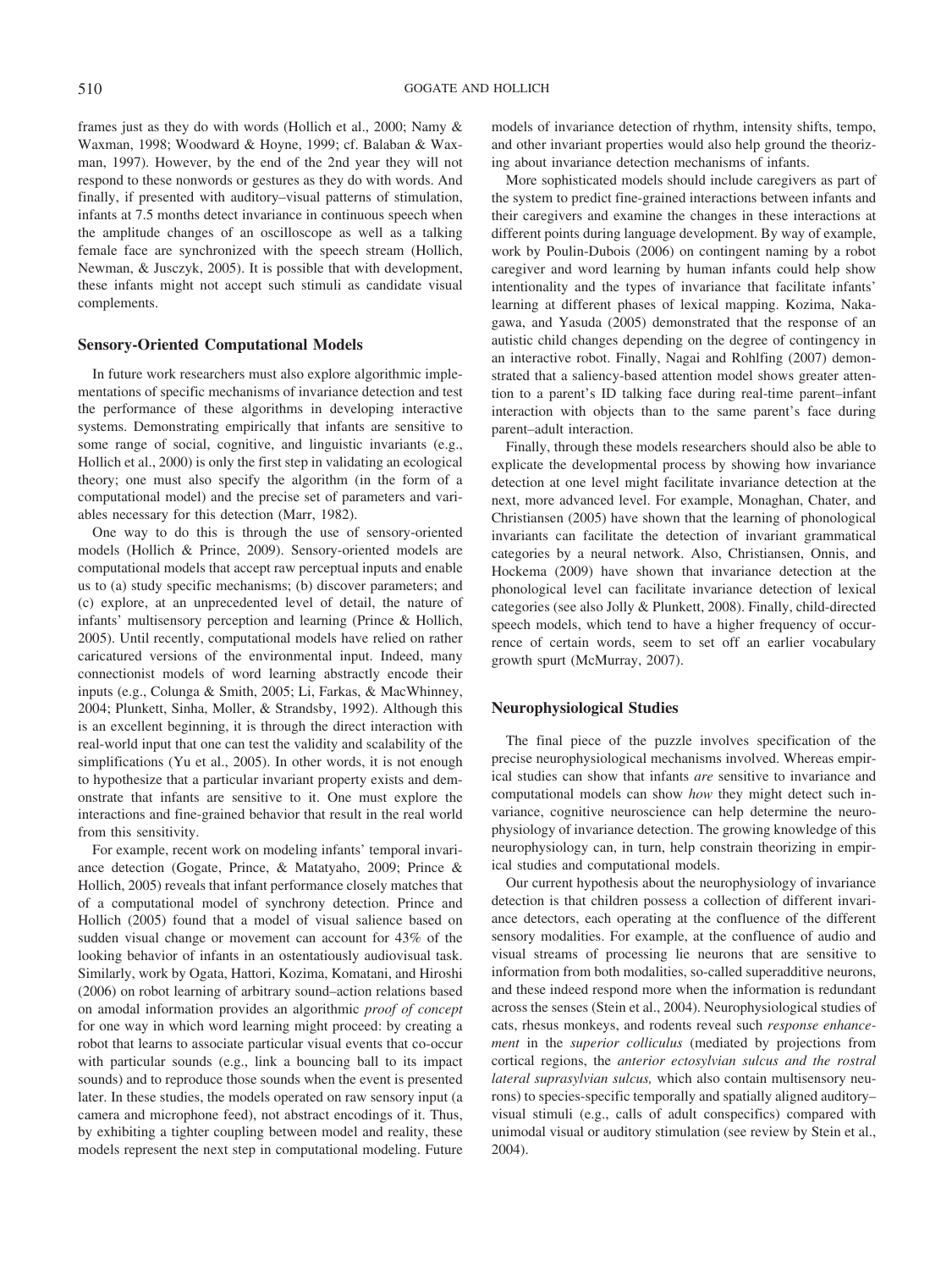This midbrain region is also a major control center for gazeshifting behaviors. Owing to shared neuronal *space*, upon hearing a sound occurring simultaneously with a visual stimulus, animals shift their eye gaze in the direction of the sound to locate the visual stimulus. Such cross-species evidence is congruent with the view that in humans, intersensory invariance detection is an interactive process involving infants' perceptual, neural, and motor responses to caregivers' multisensory communication.

Furthermore, although multisensory neurons may be located in separate parts of the brain, they are unified by the fact that they all detect some consistent patterns within a changing stimulus array. Indeed, such *pattern associator* networks are one of three general types of networks found throughout the brain (Rolls & Treves, 1998). Thus, it is not surprising that invariance detection is fundamental to a range of behaviors including language. For example, in the visual domain, the ability to recognize an object across multiple views appears to be calculated by a hierarchical network of neurons organized from the lateral geniculate nucleus to area TE of the inferior temporal visual cortex (Tovee, Rolls, & Azzopardi, 1994). Each successive neural area appears to be responsible for detection of ever more abstract representations, until position-independent recognition is achieved. It is likely that similar network architecture allows one to recognize the same word spoken by two different speakers in successive areas of the auditory cortex and temporal lobe. In this manner, we posit that hierarchically layered pattern–associator networks distributed throughout the cortex abstract consistent patterns across a changing stimulus array within and across modalities. Thus, invariance detection is not domain-specific in the sense of a specific localized portion of the cortex. Instead, it is domain-general in that it is implemented by similar types of network architectures wherever there is a confluence of information.

Although this theory is, as yet, empirically untested, there are established means to tell whether there is a *localized* general mechanism or many *distributed* mechanisms for invariance detection (Conway & Christiansen, 2005). The first is the existence of a double dissociation between detection of two different invariant properties. This could be tested in clinical populations of patients who, following focal lesions, might detect some kinds of invariance but not others. Dissociations can also be tested in the impaired behavior of normal adults under conditions of distraction, with, for example, the Garner (1974) paradigm. In this paradigm, reaction time is used to examine the relative independence of two skills. If infants can detect one invariant property as quickly whether or not another distracting invariant property is presented, one can surmise that the mechanisms for detection are relatively independent. Finally, a more direct way of studying localized versus distributed cortical mechanisms would be to examine the neurophysiology of invariance detection in event-related potential or functional magnetic resonance imaging studies.

In addition to studying the neurophysiology of infants' invariance detection, one might also study the changing neural signals that occur during interactions between parents and children. In all prior studies of which we are aware, only the signal from one individual is measured. From behavioral studies presented here earlier, it is clear that mothers and infants are constantly adjusting their behavior from moment to moment in intersubjective responsiveness. It would be informative to gain some understanding of the concomitant neurological changes that underlie these dynamic adjustments in behavior. For example, does intersubjectivity during mother– child interaction reflect in neurological intersubjectivity?

## **IV. Conclusions**

In this article, we theorized that infants learn about speech and language using rudimentary but powerful domain-general invariance detection abilities that are well developed in the first year of life (see the introduction). Caregivers complement these invariance detection abilities by providing communication that is well matched to their infants' developing sensitivities. In support of this thesis, we showed that infants attend to invariance in unimodal and bimodal patterns of caregivers' multisensory communication (see Sections I and II). They learn language by perceiving invariant structure and economically utilizing it to glean what is predictable in the ambient language. Furthermore, we illustrated how caregivers provide invariant patterns in their communication to infants across several domains of language. Thus, infants' invariance detection abilities coupled with caregivers' provision of invariance serve as a perceptual gateway for learning the ambient language. Thus, language development takes place within a complex, multicausal, multilevel, interactive system comprising infants and their immediate environment. Invariance is present in abundance in the ambient language. Perception of invariance, aided by neural structures for computing invariance, leads to overt actions upon the environment (e.g., gaze-shifting behavior).

To evaluate our interactive account of invariance detection with respect to word learning, in Section II we considered at length the real-time match between caregivers' synchronous naming and infants' ability to perceive synchrony and shift their gaze from their mother to an object. Specifically, we showed that invariant temporal properties of caregivers' naming contexts are perceived and utilized by infants in the service of word mapping, at least by age  $6-8$  months. Infants perceive that which is made salient by their caregiver—*the temporally invariant relation between a novel name and a novel object* — during ongoing caregiver–infant interaction. By providing invariance between word and gesture, caregivers perceptually highlight or foreground a specific word–referent relation so as to make the picking up of that relation simpler for their word-mapping novices. Other potential referents, not highlighted in this manner, fade away into the background and are tuned out of infants' immediate perceptual fields. In this manner, in a world of competing referents, detection of invariance between caregivers' utterances and handheld object motions helps infants find correct word–referent mappings and tune out incorrect ones. Furthermore, we showed that within an interactive system, caregivers' provision of temporal invariance between utterance and specific types of handheld object motions triggered infants' gaze (attention) shift from caregiver to object and perception of the relation between the word and caregivers' intended referent. Thus, temporal invariance and invariant object motion might also serve as perceptual gateways to infants' understanding of caregivers' *intentionality*, of importance to infants' learning of word meaning (P. Bloom, 2000).

In our view, the present work expands upon previous theories by providing a single perceptual framework from which to understand the origins of language. It also explicitly forces us to consider the dynamic real-time interaction between infants and caregivers during language learning. Although this approach is advocated by many for the study of development in general (E. J. Gibson, 1969,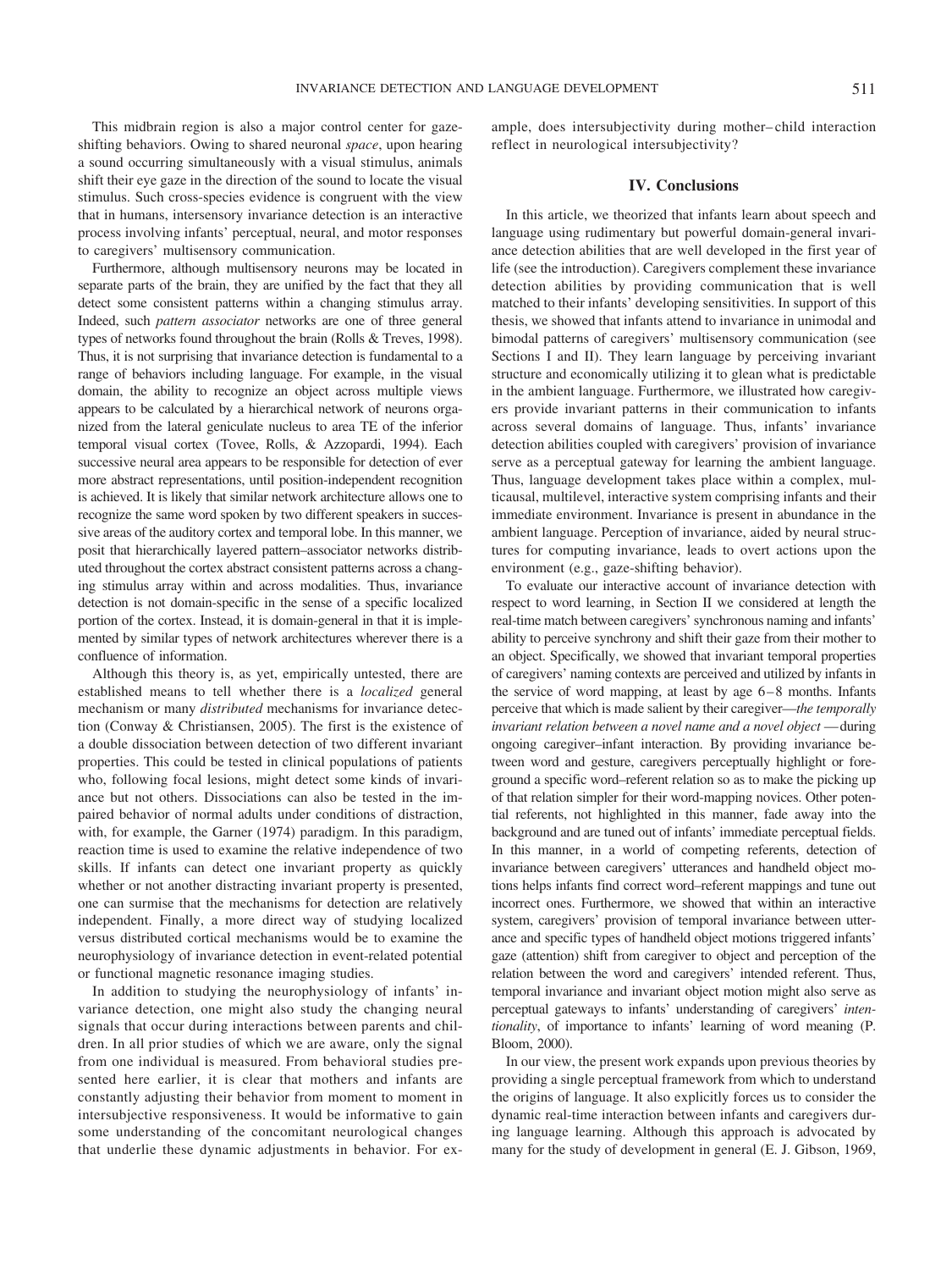1991; Lickliter, 2006; Smith & Thelen, 2003; Thelen & Smith, 1994, 1998), and language development in particular (L. Bloom, 1998; Tomasello, 1995), prior approaches have not (with the exception of Cameron-Faulkner et al., 2003; Gogate et al., 2006; Matatyaho & Gogate, 2008; also see Schafer, 2005) explicitly examined the real-time matches between children's receptive language learning and caregiver input (also see Bates, Bretherton, & Snyder, 1988, for integrative analyses of parents' input and children's language learning and of continuities in the production of gestures, words, and syntax).

Our thesis, which focuses mainly on prelinguistic infants' capabilities, is consistent with the work of a few other researchers (e.g., Smith, 2005) on older infants' language development. It provides a perceptual basis for the hypotheses or rules that infants arrive at in several language domains. In one aspect, our work is also consistent with traditional theories of language acquisition (Marcus, 2001; Pinker, 1999). It proposes that infants or children detect invariant patterns (or rules) that are salient in the ambient language, but it provides a perceptual basis for the rules that they detect within an interactive system. Thus, it is also comparable with more recent theories of language acquisition that underscore the role of input or perceptual support (Jackendoff, 2002; Tomasello, 2006). In addition, this theory provides a concrete perceptual framework from which phonemes, words, and grammar emerge within an interactive system.

In conclusion, language development in infants is a truly interactive process, involving caregivers' communication and provision of invariance and infant detection of invariant patterns in caregivers' communication. Future studies of language development (see Section III) should describe particular invariant properties and their changing role over time, provide increasingly detailed sensory-oriented computational models, and specify the neural correlates of invariance detection during caregiver–child interactions.

#### **References**

- Adamson, L., & Bakeman, R. (2006). The development of displaced speech in early mother-child conversations. *Child Development, 77,* 186 –200.
- Akhtar, N., Dunham, F., & Dunham, P. (1991). Directive interactions and early vocabulary development: The role of joint attentional focus. *Journal of Child Language, 18,* 41– 49.
- Akhtar, N., Jipson, J., & Callanan, M. (2001). Learning words through overhearing. *Child Development*, 72, 416-430.
- Akhtar, N., & Tomasello, M. (1996). Twenty-four-month-old children learn words for absent objects and actions. *British Journal of Developmental Psychology, 14,* 79 –93.
- Bahrick, L. E. (1994). The development of infants' sensitivity to arbitrary intermodal relations. *Ecological Psychology, 6,* 111–123.
- Bahrick, L. E., Gogate, L. J., & Ruiz, I. (2002). Attention and memory for faces and actions in infancy: The salience of actions over faces in dynamic events. *Child Development, 73,* 1629 –1643.
- Bahrick, L. E., & Lickliter, R. (2000). Intersensory redundancy guides attentional selectivity and perceptual learning in infancy. *Developmental Psychology, 36,* 190 –201.
- Bahrick, L. E., & Pickens, J. N. (1988). Classification of bimodal English and Spanish passages by infants. *Infant Behavior and Development, 11,* 277–296.
- Bahrick, L. E., & Pickens, J. N. (1994). Amodal relations: The basis for intermodal perception and learning in infancy. In D. Lewkowicz & R. Lickliter (Eds.), *The development of intersensory perception: Comparative perspectives* (pp. 205–233). Hillsdale, NJ: Erlbaum.
- Bahrick, L. E., Soutullo-Netto, D., & Hernandez-Reif, M. (1998). Intermodal perception of adult and child faces and voices by infants. *Child Development, 69,* 1263–1275.
- Balaban, M. T., & Waxman, S. R. (1997). Do words facilitate object categorization in 9-month-old infants? *Journal of Experimental Child Psychology, 64,* 3–26.
- Baldwin, D. (1993). Early referential understanding: Infants' ability to understand referential acts for what they are. *Developmental Psychology, 29,* 832– 843.
- Baldwin, D. A., Markman, E. M., Bill, B., Desjardins, R. N., Irwin, J. M., & Tidball, G. (1996). Infants' reliance on a social criterion for establishing word-object relations. *Child Development, 67,* 3135–3153.
- Bates, E., Benigni, L., Bretherton, I., Camaioni, L., & Volterra, V. (1979). *The emergence of symbols: Cognition and communication in infancy.* New York, NY: Academic Press.
- Bates, E., Bretherton, I., & Snyder, L. (1988). *From first words to grammar: Individual differences and dissociable mechanisms.* New York, NY: Cambridge University Press.
- Birch, H., & Lefford, A. (1967). Visual differentiation, intersensory integration and voluntary motor control. *Monographs of the Society for Research in Child Development, 32*(1–2, Serial No. 110), 1– 83.
- Bloom, L. (1998). Language acquisition in its developmental context. In W. Damon, D. Kuhn, & R. S. Siegler (Eds.), *Handbook of Child Psychology: Vol. 2. Cognition, perception, and language* (pp. 309 –370). New York, NY: Wiley.
- Bloom, P. (2000). *How children learn the meanings of words.* Cambridge, MA: MIT Press.
- Booth, A. E., & Waxman, S. R. (2003). Mapping words to the world in infancy: Infants' expectation for count nouns and adjectives. *Journal of Cognition and Development, 4,* 357–381.
- Bortfeld, H., Morgan, J. L., Golinkoff, R. M., & Rathburn, K. (2005). Mommy and me: Familiar words help launch babies into speech stream segmentation. *Psychological Science, 16,* 298 –303.
- Bosch, L., & Sebastian-Galles, N. (2003). Simultaneous bilingualism and the perception of a language-specific vowel contrast in the first year of life. *Language & Speech, 46,* 217–243.
- Brand, R. J., Baldwin, D. A., & Ashburn, L. A. (2002). Evidence for 'motionese': Modifications in mothers' infant-directed action. *Developmental Science, 5,* 72– 83.
- Brand, R. J., Shallcross, W., Sabatos, M., & Massie, K. P. (2007). Finegrained analysis of motionese: Eye-gaze, object exchanges, and action units in infant- versus adult-directed action. *Infancy, 11,* 203–214.
- Bronfenbrenner, U. (1979). *The ecology of human development.* Cambridge, MA: Harvard University Press.
- Brown, R. (1973). *A first language: The early stages.* Cambridge, MA: Harvard University Press.
- Callanan, M., & Sabbagh, M. (2004). Multiple labels for objects in conversations with young children: Parents' language and children's developing expectations about word meaning, *Developmental Psychology, 40,* 746 –763.
- Cameron-Faulkner, T., Lieven, E., & Tomasello, M. (2003). A construction based analysis of child directed speech, *Cognitive Science, 27,* 843– 873.
- Chemla, E., Mintz, T. H., Bernal, S., & Christophe, A. (2009). Categorizing words using frequent frames: What cross-linguistic analyses reveal about distributional acquisition strategies. *Developmental Science, 12,* 396 – 406.
- Chomsky, N. (1965). *Aspects of the theory of syntax.* Cambridge, MA: MIT Press.
- Christiansen, M., Onnis, L., & Hockema, S. (2009). The secret is in the sound: From unsegmented speech to lexical categories. *Psychological Science, 12,* 388 –395.
- Cimpian, A., & Markman, E. (2005). The absence of a shape bias in children's word learning. *Developmental Psychology, 41,* 1003–1019.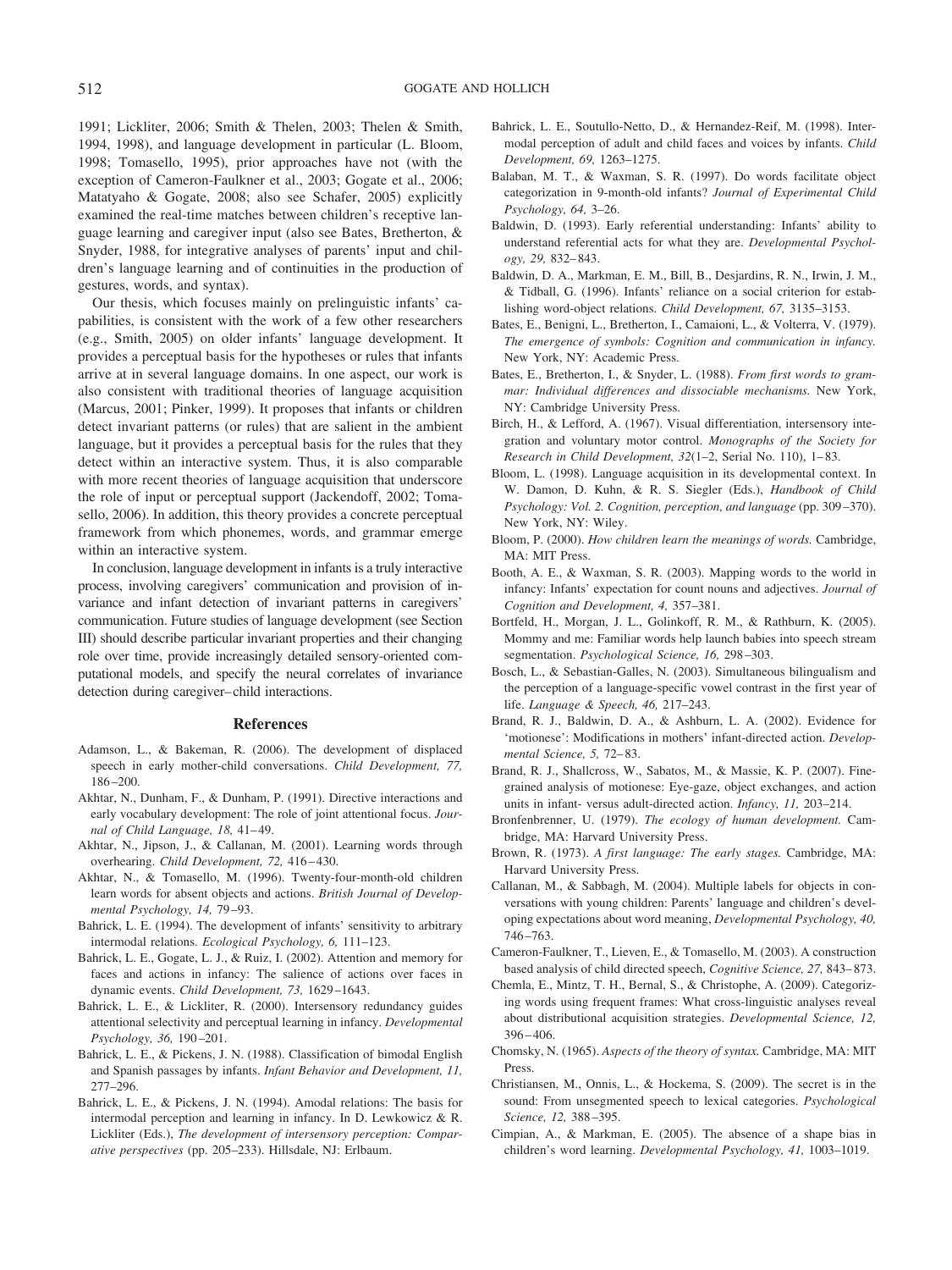- Clark, A. (1997). *Being there: Putting brain, body, and world together again.* Cambridge, MA: MIT Press.
- Clark, A., & Chalmers, D. (1998). The extended mind. *Analysis, 58,* 7–19.
- Clark, E. (1995). *The lexicon in acquisition* (Cambridge Studies in Linguistics Series, No. 65). Cambridge, England: Cambridge University Press.
- Clark, E. (2003). *First language acquisition.* New York, NY: Cambridge University Press.
- Colunga, E., & Smith, L. (2005). From the lexicon to expectations about kinds: A role for associative learning. *Psychological Review, 112,* 347– 382.
- Conway, C. M., & Christiansen, M. H. (2005). Modality-constrained statistical learning of tactile, visual, and auditory sequences. *Journal of Experimental Psychology: Learning, Memory, and Cognition, 31,*  $24 - 39.$
- Cooper, R. P., Abraham, S., Berman, S., & Statska, M. (1997). The development of infants' preference for motherese. *Infant Behavior and Development, 20,* 477– 488.
- Cooper, R. P., & Aslin, R. N. (1990). Preference for infant-directed speech in the first month after birth. *Child Development, 61,* 1584 –1595.
- Deak, G. O. (2000). Hunting the fox of word learning: Why constraints fail to capture it. *Developmental Review, 20,* 29 – 80.
- De Boysson-Bardies, B., Sagart, L., & Durand, C. (1984). Discernible differences in the babbling of infants according to target language. *Journal of Child Language, 11,* 1–15.
- DeCasper, A. J., & Fifer, W. P. (1980, June 6). Of human bonding: Newborns prefer their mothers' voices. *Science, 208,* 1174 –1176.
- Diesendruck, G., & Bloom, P. (2003). How specific is the shape bias? *Child Development, 74,* 168 –178.
- Dodd, B. (1979). Lip reading in infants: Attention to speech presented inand out-of-synchrony. *Cognitive Psychology, 11,* 478 – 484.
- Eimas, P. D., Siqueland, E. R., Jusczyk, P. W., & Vigorito, J. (1971, January 22). Speech perception in infants. *Science, 171,* 303–306.
- Elman, J. L. (1993). Learning and development in neural networks: The importance of starting small. *Cognition, 48,* 71–99.
- Fenson, L., Dale, P., Reznick, S., Bates, E., Thal, D., & Pethick, S. (1994). Variability in early communicative development. *Monographs of the Society for Research in Child Development, 59*(5, Serial No. 242).
- Fernald, A. (1992). Human vocalizations to infants as biologically relevant signals: An evolutionary perspective. In J. H. Barkow, L. Cosmides, & J. Tooby (Eds.), *The adapted mind: Evolutionary psychology and the generation of culture* (pp. 391– 428). Oxford, England: Oxford University Press.
- Fernald, A., & Mazzie, C. (1991). Prosody and focus in speech to infants and adults. *Developmental Psychology, 27,* 209 –221.
- Fernald, A., & Simon, T. (1984). Expanded intonation contours in mother's speech to newborns. *Developmental Psychology, 20,* 104 –113.
- Fletcher, P., & Garman, M. (1987). *Language acquisition* (2nd ed.). Cambridge, MA: MIT Press.
- Floor, P., & Akhtar, N. (2006). Can 18-month-olds learn words by listening in on conversations? *Infancy, 9,* 327–339.
- Fulkerson, A. L., & Waxman, S. R. (2007). Linking object names and object categories: Words (but not tones) facilitate object categorization in 6- and 12-month-olds. *Cognition, 105,* 218 –228.
- Garner, W. R. (1974). *The processing of information and structure.* Mahwah, NJ: Erlbaum.
- Gerken, L. A. (2004). Nine-month-olds extract structural principles required for natural language. *Cognition, 93,* 89 –96.
- Gibson, E. J. (1966). Perceptual development and the reduction of uncertainty. In H. Tajfel, G. Jahoda, C. Nemeth, J. Campbell, & N. Johnson, *Proceedings of the 18th International Congress of Psychology* (pp. 7–17). Moscow, Russia: Nauka.
- Gibson, E. J. (1969). *Principles of perceptual learning and development*. New York, NY: Appleton–Century–Crofts.
- Gibson, E. J. (1991). *An odyssey in learning and perception.* Cambridge, MA: MIT Press.
- Gibson, J. J., & Gibson, E. J. (1955). Perceptual learning: Differentiation or enrichment? *Psychological Review, 62, 32-41.*
- Gogate, L. J. (2010). Learning of syllable-object relations by preverbal infants: The role of temporal synchrony and syllable distinctiveness. *Journal of Experimental Child Psychology, 103,* 178 –197.
- Gogate, L. J., & Bahrick, L. E. (1998). Intersensory redundancy facilitates learning of arbitrary relations between vowel sounds and objects in 7-month-old infants. *Journal of Experimental Child Psychology, 69,* 133–149.
- Gogate, L. J., & Bahrick, L. E. (2001). Intersensory redundancy and 7-month-old infants' memory for syllable-object relations. *Infancy, 2,* 219 –231.
- Gogate, L. J., Bahrick, L. E., & Watson, J. D. (2000). A study of multimodal motherese: The role of temporal synchrony between verbal labels and gestures. *Child Development, 71,* 876 – 892.
- Gogate, L. J., Bewley, S., Wan, P., Kremen, I., & Chen, L.-F. (2003, May). *Preverbal infants' learning of arbitrary relations between complex syllables and objects.* Paper presented at the Biennial Meeting of the Society for Research in Child Development, Tampa, FL.
- Gogate, L. J., Bolzani, L. H., & Betancourt, E. (2006). Attention to maternal multimodal naming by 6- to 8-month-old infants and learning of word-object relations. *Infancy, 9,* 259 –288.
- Gogate, L. J., Friedman, A., & Bewley, S. (2001, April). *Cross-cultural evidence for multimodal motherese: The role of temporal synchrony between verbal labels and gestures.* Paper presented at the Biennial Meeting of the Society for Research in Child Development, Minneapolis, MN.
- Gogate, L. J., Laing, K., Brangwin, H., & Pereira, V. (2009, April). *Revisiting the whole object hypothesis: Built-in or environmental constraints?* Paper presented at the Biennial Meeting of the Society for Research in Child Development, Denver, Colorado.
- Gogate, L. J., Prince, C. G., & Matatyaho, D. J. (2009). Two-month-old infants' sensitivity to changes in arbitrary syllable-object pairings: The role of temporal synchrony. *Journal of Experiment Psychology: Human Perception and Performance, 35,* 508 –519.
- Gogate, L. J., Walker-Andrews, A. S., & Bahrick, L. E. (2001). The intersensory origins of word comprehension: An ecological-dynamic systems view. *Developmental Science, 4,* 1–18.
- Goldstein, M., & Schwade, J. A. (2008). Social feedback to infants' babbling facilitates rapid phonological learning. *Psychological Science, 19,* 515–523.
- Golinkoff, R. M., Mervis, C. B., & Hirsh-Pasek, K. (1994). Early object labels: The case for a developmental lexical principles framework. *Journal of Child Language, 21,* 125–155.
- Gomez, R. L. (2002). Variability and detection of invariant structure. *Psychological Science, 13,* 431– 436.
- Gomez, R. L., & Gerken, L. A. (1999). Artificial grammar learning by one-year-olds leads to specific and abstract knowledge. *Cognition, 70,*  $109 - 135$ .
- Goodsitt, J. V., Morgan, J. L., & Kuhl, P. K. (1993). Perceptual strategies in prelingual speech segmentation. *Journal of Child Language, 20,* 229 –252.
- Goodwyn, S., Acredolo, L., & Brown, S. (2000). Impact of symbolic gesturing on early language development. *Journal of Nonverbal Behavior, 24,* 81–103.
- Hebb, D. O. (1988). *The organization of behavior.* Cambridge, MA: MIT Press.
- Hirsh-Pasek, K., Kemler Nelson, D. G., Jusczyk, P. W., Wright Cassidy, Druss, B., & Kennedy, L. (1987). Clauses are perceptual units for young infants. *Cognition, 26,* 269 –286.
- Hockema, S. A., & Smith, L. B. (2009). Learning your language, outside-in and inside-out. *Linguistics, 47,* 453– 479.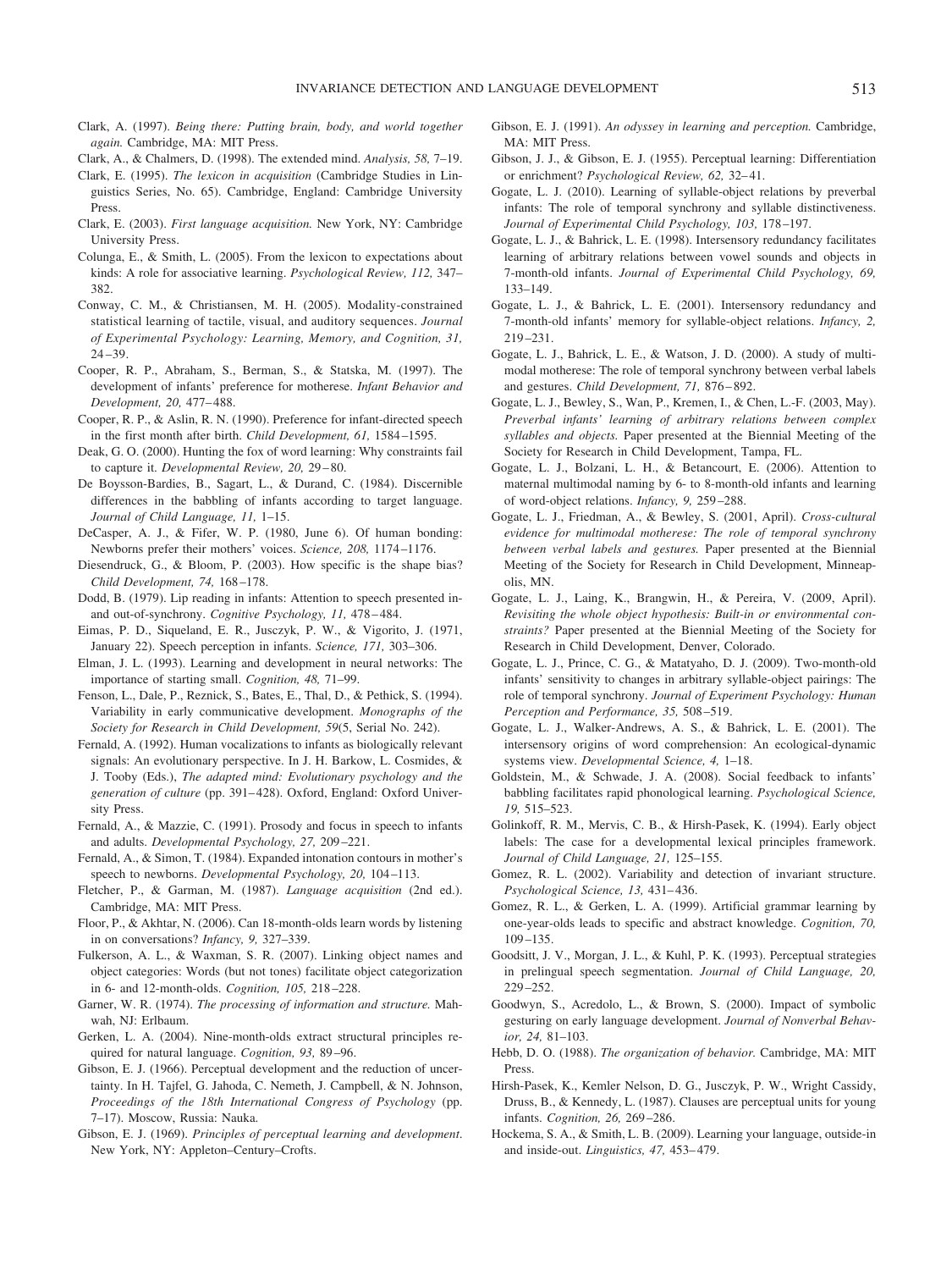- Hoff-Ginsberg, E. (1997). The development of syntax and morphology: Learning the structure of language. In E. Hoff-Ginsberg (Ed.), *Language development* (pp. 129 –183). Pacific Grove, CA: Brooks/Cole.
- Hollich, G., Golinkoff, R. M., & Hirsh-Pasek, K. (2007). Young children associate novel words with complex objects rather than salient parts. *Developmental Psychology, 5,* 1051–1061.
- Hollich, G. J., Hirsh-Pasek, K., & Golinkoff, R. M. (2000). Breaking the language barrier: An emergentist coalition model for the origins of word learning. *Monographs of the Society for Research in Child Development, 65*(3, Serial No. 262).
- Hollich, G. J., Newman, R. S., & Jusczyk, P. W. (2005). Infants' use of synchronized visual information to separate streams of speech. *Child Development, 76,* 598 – 613.
- Hollich, G., & Prince, C. G. (2009). Do you see what I hear? Comparing infants' preference for synchronized audiovisual speech with signallevel computational models. *Developmental Science, 12,* 379 –387.
- Houston, D. M., & Jusczyk, P. W. (2000). The role of talker-specific information in word segmentation by infants. *Journal of Experimental Psychology: Human Perception and Performance, 26,* 1570 –1582.
- Houston, D. M., & Jusczyk, P. W. (2003). Infants' long-term memory for the sound patterns of words and voices. *Journal of Experimental Psychology: Human Perception and Performance, 29,* 1143–1154.
- Hudson-Kam, C. L., & Newport, E. L. (2005). Regularizing unpredictable variation: The roles of adults and child learners in language formation and change. *Language Learning and Development, 1,* 151–195.
- Jackendoff, R. (2002). *Foundations of language.* Oxford, England: Oxford University Press.
- Jakobson, R., & Halle, M. (1956). *Fundamentals of language.* The Hague, The Netherlands: Mouton.
- Jolly, H., & Plunkett, K. (2008). Inflectional bootstrapping in 2-year-olds. *Language and Speech, 51,* 45–59.
- Jusczyk, P. W., & Aslin, R. N. (1995). Infants' detection of sound patterns of words in fluent speech. *Cognitive Psychology, 29,* 1–23.
- Jusczyk, P. W., Cutler, A., & Redanz, N. J. (1993). Infants' preference for predominant stress patterns of English words. *Child Development, 64,* 675– 687.
- Jusczyk, P. W., Luce, P. A., & Charles-Luce, J. (1994). Infants' sensitivity to the phonotactic patterns of the native language. *Journal of Memory and Language, 33,* 530 –545.
- Kemler Nelson, D. G., Hirsh-Pasek, K., Jusczyk, P. W., & Cassidy, K. W. (1989). How the prosodic cues in motherese might assist in language learning. *Journal of Child Language*, 16, 55-68.
- Kirkham, N., Slemmer, J., & Johnson, S. P. (2002). Visual statistical learning in infancy: Evidence for a domain general learning mechanism, *Cognition, 83,* 35– 42.
- Kita, S. (1997). Two-dimensional semantic analysis of Japanese mimetics. *Linguistics, 35,* 379 – 415.
- Kozima, H., Nakagawa, C., & Yasuda, Y. (2005). Interactive robots for communication-care: A case-study in autism therapy. *IEEE International Workshop on Robot and Human Interactive Communication,* (ROMAN-2005), 341–346.
- Kuhl, P. K. (2000). A new view of language acquisition. *Proceedings of the National Academy of Sciences, USA, 97,* 11850 –11857.
- Kuhl, P. K., & Meltzoff, A. N. (1982, December 10). The bimodal perception of speech in infancy. *Science, 218,* 1138 –1141.
- Kuhl, P. K., & Meltzoff, A. N. (1984). The intermodal representation of speech in infants. *Infant Behavior and Development, 7,* 361–381.
- Kuhl, P. K., & Meltzoff, A. N. (1988). Speech as an intermodal object of perception. In A. Yonas (Ed.), *Perceptual development in infancy: The Minnesota Symposia on Child Psychology* (Vol. 20, pp. 235–266). Mahwah, NJ: Erlbaum.
- Kuhl, P. K., & Miller, J. D. (1978). Speech perception by the chinchilla: Identification functions for synthetic VOT stimuli. *Journal of the Acoustical Society of America, 63,* 905–917.
- Kuhl, P. K., Williams, K. A., Lacerda, F., Stevens, K. N., & Lindblom, B. (1992, January 31). Linguistic experience alters phonetic perception in infants by 6 months of age. *Science, 255,* 606 – 608.
- Legerstee, M. (1990). Infants' use of multimodal information to imitate speech sounds. *Infant Behavior and Development, 13,* 343–354.
- Lerner, R. M. (2001). *Concepts and theories of human development* (3rd ed.). Mahwah, NJ: Erlbaum.
- Lewkowicz, D. J. (1996). Perception of auditory-visual temporal synchrony in human infants, *Journal of Experimental Psychology: Human Perception and Performance, 22,* 1094 –1106.
- Li, P., Farkas, I., & MacWhinney, B. (2004). Early lexical development in a self-organizing neural network. *Neural Networks, 17,* 1345–1362.
- Lickliter, R. (2006). Dynamical systems and psychological science. In B. D. Midgley & E. K. Morris (Eds.), *Modern perspectives on J. R. Kantor and interbehaviorism* (pp. 173–194). Greenwood, CT: Context Press.
- MacKain, K., Studdert-Kennedy, M., Spieker, S., & Stern, D. (1983, March 18). Infant intermodal speech perception is a left hemisphere function. *Science, 219,* 1347–1349.
- Mandel, D. R., Jusczyk, P. W., & Pisoni, D. B. (1995). Infants' recognition of the sound patterns of their own names. *Psychological Science, 6,* 314 –317.
- Marcus, G. F. (2001). *The algebraic mind: Integrating connectionism with cognitive science.* Cambridge, MA: MIT Press.
- Marcus, G. F., Fernandez, K., & Johnson, S. P. (2007). Infant rule learning facilitated by speech. *Psychological Science, 18,* 387–391.
- Marcus, G. F., Vijayan, S., Bandi Rao, S., & Vishton, P. M. (1999, January 1). Rule-learning by 7-month-old infants. *Science, 283,* 77– 80.
- Markman, E. (1989). *Categorization and naming in children.* Cambridge, MA: MIT Press.
- Marr, D. (1982). *Vision: A computational approach.* New York, NY: Freeman.
- Masur, E. F. (1997). Maternal labeling of novel and familiar objects: Implications for children's development of lexical constraints. *Journal of Child Language, 24,* 427– 439.
- Matatyaho, D., & Gogate, L. J. (2008). Type of maternal object motion during synchronous naming predicts preverbal infants' learning of wordobject relations. *Infancy, 13,* 172–184.
- Matatyaho, D., Mason, Z., & Gogate, L. J. (2007). Word learning by 8-month-old infants: The role of object motion and synchrony. *Proceedings of the 7th International Conference on Epigenetic Robotics: Lund University Cognitive Studies, 135,* 201–202.
- Maurer, D., Pathman, T., & Mondloch, C. (2006). The shape of boubas: Sound-shape correspondences in toddlers and adults. *Developmental Science, 9,* 316 –322.
- McMurray, B. (2007, August 3). Defusing the childhood vocabulary explosion, *Science, 317,* 631.
- McRoberts, G. W., & Best, C. T. (1997). Accommodation in mean  $f_0$ during mother-infant and father-infant vocal interactions: A longitudinal case study. *Journal of Child Language, 24,* 719 –736.
- Messer, D. (1978). The integration of mothers' referential speech with joint play. *Child Development, 49,* 781–787.
- Mintz, T. (2003). Frequent frames as a cue for grammatical categories in child-directed speech. *Cognition, 90,* 91–117.
- Monaghan, P., Chater, N., & Christiansen, M. (2005). The differential role of phonological and distributional cues in grammatical categorization. *Cognition, 96,* 143–182.
- Montague, D. P. F., & Walker-Andrews, A. S. (2002). Mothers, fathers and infants: The role of person familiarity and parental involvement in infants' perception of emotion expressions. *Child Development, 73,* 1339 –1352.
- Moore, C., Angeloupolus, M., & Bennet, P. (1999). Word learning in the context of referential and salience cues. *Developmental Psychology, 35,*  $60 - 68$ .
- Morales, M., Mundy, P., & Rojas, J. (1998). Following the direction of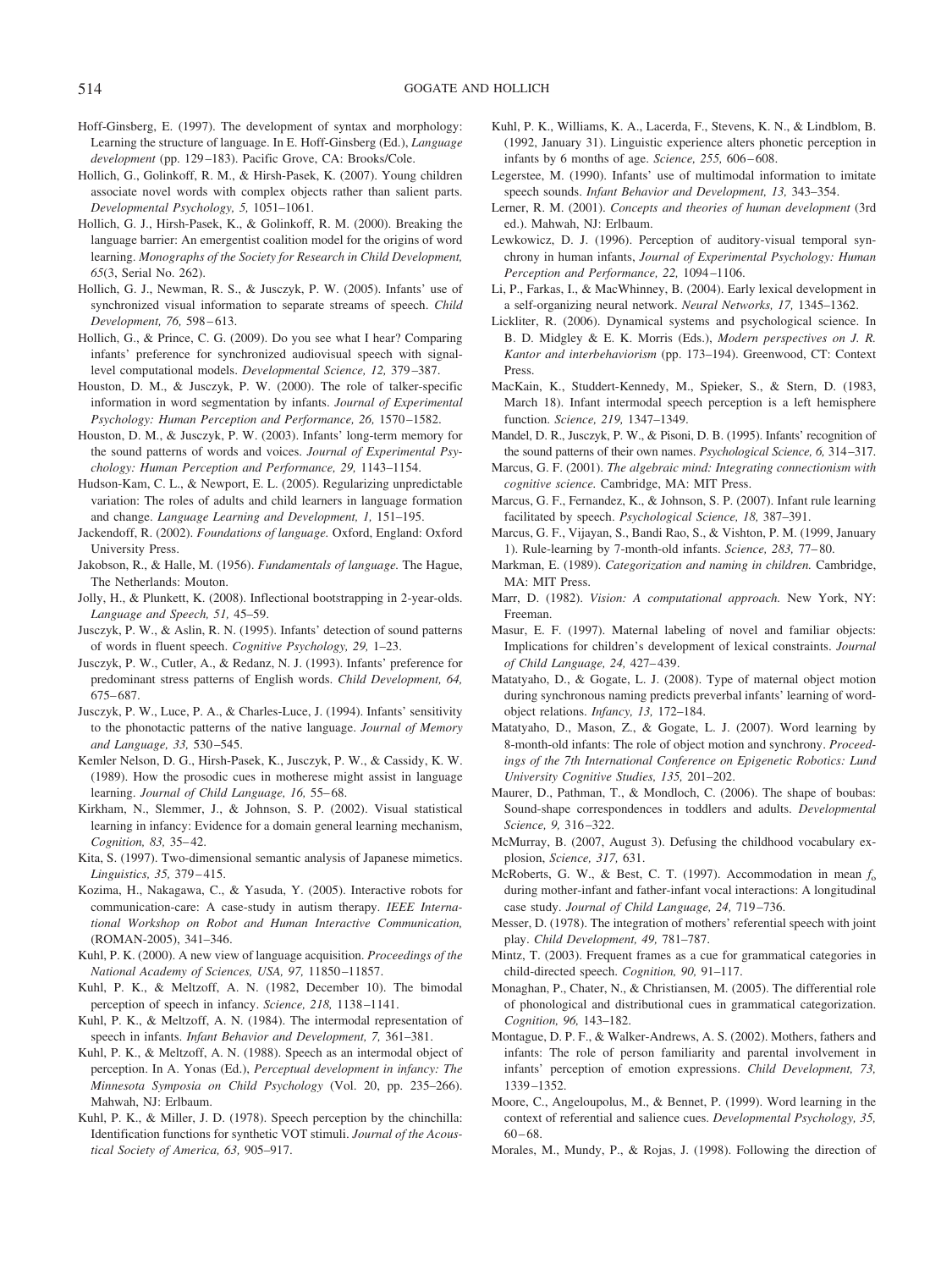gaze and language development in 6-month-olds. *Infant Behavior and Development, 21,* 373–377.

- Nagai, Y., & Rohlfing, K. J. (2007, April). *Can motionese tell infants and robots "what to imitate"?* Paper presented at the meeting of the Society for Artificial Intelligence and the Simulation of Behaviour, Bristol, England.
- Namy, L. L., & Waxman, S. R. (1998). Words and gestures: Infants' interpretation of different forms of symbolic reference. *Child Development, 69,* 295–308.
- Nelson, K. (1978). Early speech in its communicative context. In F. D. Minifie & L. L. Lloyd (Eds.), *Communicative and cognitive abilities: Early behavioral assessment* (pp. 443– 473). Baltimore, MD: University Park Press.
- Nelson, K. (1988). Constraints on word learning? *Cognitive Development, 3,* 221–246.
- Nuckolls, J. B. (1999). The case of sound symbolism. *Annual Review of Anthropology, 28,* 225–252.
- Ogata, T., Hattori, Y., Kozima, H., Komatani, K., & Hiroshi, O. (2006, September). *Generation of robot motions from environmental sounds using intermodality mapping by RNNPB.* Paper presented at the Sixth International Workshop on Epigenetic Robotics, Paris, France.
- Oller, D. K., & Eilers, R. E. (1988). The role of audition in infant babbling. *Child Development, 59,* 441– 449.
- Patterson, M., & Werker, J. F. (2003). Two-month-old infants match phonetic information in lips and voice. *Developmental Science, 6,* 191–196.
- Pegg, J. E., & Werker, J. F. (1992). Preference for infant-directed over adult-directed speech: Evidence from 7-week-old infants. *Infant Behavior and Development, 15,* 325–345.
- Pepperberg, I. (1999). *The Alex studies: Cognitive and communicative abilities of grey parrots.* Cambridge, MA: Harvard University Press.
- Pfiefer, R., & Scheier, C. (1999). *Understanding intelligence.* Cambridge, MA: MIT Press.
- Pickens, J., Field, T., Nawrocki, T., Martinez, A., Soutullo, D., & Gonzalez, J. (1994). Full-term and preterm infants' perception of face-voice synchrony. *Infant Behavior & Development, 17,* 447– 455.
- Pinker, S. (1984). *Language learnability and language development.* Cambridge, MA: MIT Press.
- Pinker, S. (1987). The bootstrapping problem in language acquisition. In B. MacWhinney (Ed.), *Mechanisms of language acquisition* (pp. 399 – 441). Mahwah, NJ: Erlbaum.
- Pinker, S. (1999). *Words and rules: The ingredients of language.* London, England: Weidenfield & Nicolson.
- Plunkett, K. (2006). Learning how to be flexible with words. In Y. Munakata & M. Johnson (Eds.), *Processes of change in brain and cognitive development* (pp. 234 –250). New York, NY: Oxford University Press.
- Plunkett, K., Sinha, C., Moller, M. F., & Strandsby, O. (1992). Symbol grounding or the emergence of symbols? Vocabulary growth in children and a connectionist net. *Connection Science, 4,* 293–312.
- Poulin-Dubois, D. (2006, June). Infants' concept of mentalistic agent: Who can have intentions and goals? In S. Itakura, K. Hiraki, A. Arita, K. Kamewari, R. Baillargeon, & D. Poulin-Dubois, *Infants' Conceptual Representation of Intentional Agent.* Symposium conducted at the International Conference on Infant Studies, Kyoto, Japan.
- Prince, C. G., Helder, N. A., & Hollich, G. J. (2005). Ongoing emergence: A core concept in epigenetic robotics. *Proceedings of the Fifth International Workshop on Epigenetic Robotics: Modeling Cognitive Development in Robotic Systems: Lund University Cognitive Studies, 123,* 63–70.
- Prince, C. G., & Hollich, G. J. (2005). Synching infants with models: A perceptual-level model of infant synchrony detection. *Journal of Cognitive Systems Research, 6,* 205–228.

Pruden, S., Hirsh-Pasek, K., Golinkoff, R. M., & Hennon, E. (2006). The

birth of words: 10-month-olds learn words through perceptual salience. *Child Development, 77,* 266 –280.

- Pulverman, R., & Golinkoff, R. M. (2004). Seven-month-olds' attention to potential verb referents in nonlinguistic events. In A. Brugos, L. Micciulla, & C.E. Smith (Eds.), *Proceedings of the 28th Annual Boston University Conference on Language Development* (Vol. 2, pp. 473– 480). Somerville, MA: Cascadilla Press.
- Quine, W. V. O. (1960). *Word and object.* Cambridge, MA: MIT Press.
- Rakison, D., & Poulin-Dubois, D. (2002). You go this way and I'll go that way: Developmental changes in infants' detection of correlations among static and dynamic features in motion events. *Child Development, 73,* 682– 699.
- Ramachandran, V. S., & Hubbard, E. M. (2001). Synaesthesia: A window into perception, thought and language. *Journal of Consciousness Studies, 8,* 3–34.
- Rogoff, B. (1990). *Apprenticeship in thinking: Cognitive development in a social context.* New York, NY: Oxford University Press.
- Rollins, P. R. (2003). Caregivers' contingent comments to 9-month-old infants: Relationships to later language. *Applied Psycholinguistics, 24,* 221–234.
- Rolls, E. T., & Treves, A. (1998). *Neural networks and brain function.* Oxford, England: Oxford University Press.
- Saffran, J. R., Aslin, R. N., & Newport, E. L. (1996, December 13). Statistical learning by 8-month-old infants. *Science, 274,* 1926 –1928.
- Saffran, J. R., Johnson, E. K., Aslin, R. N., & Newport, E. L. (1999). Statistical learning of tonal structure by infants and adults. *Cognition, 70,* 27–52.
- Sameroff, A. (1975). Transactional models in early social relations. *Human Development, 18,* 65–79.
- Santelmann, L., & Jusczyk, P. W. (1998). Sensitivity to discontinuous dependencies in language learners: Evidence for limitations of processing space. *Cognition, 69,* 105–134.
- Savage-Rumbaugh, S. E., Murphy, J., Sevcik, R., Brakke, K., Williams, S., & Rumbaugh, D. (1993). Language comprehension in ape and child. *Monographs of the Society for Research in Child Development, 58*(3– 4): 1–256.
- Saylor, M., Sabbagh, M., & Baldwin, D. (2002). Children use whole-part juxtaposition as a pragmatic cue to word meaning. *Developmental Psychology, 38,* 993–1003.
- Schafer, G. (2005). Infants can learn decontextualized words before their first birthday. *Child Development, 76,* 87–96.
- Schieffelin, B. (1979). Getting it together: An ethnographic approach to the study of the development of communicative competence. In E. Ochs & B. Schieffelin (Eds.), *Developmental pragmatics.* New York, NY: Academic Press.
- Seidl, A., & Johnson, E. (2006). Infant word segmentation revisited: Edge alignment facilitates target extraction. *Developmental Science, 9,* 565– 573.
- Senghas, A. (1995). The development of Nicaraguan Sign Language via the language acquisition process. In D. MacLaughlin & S. McEwen (Eds.), *Proceedings of the 19th Boston University Conference on Language Development* (pp. 543–552). Somerville, MA: Cascadilla Press.
- Senghas, A., & Coppola, M. (2001). Children creating language: How Nicaraguan Sign Language acquired a spatial grammar. *Psychological Science, 12,* 323–328.
- Silven, M. (2001). Attention in very young infants predicts learning of first words. *Infant Behavior and Development, 24,* 229 –237.
- Singleton, J., & Newport, E. (2004). When learners surpass their models: The acquisition of American Sign Language from inconsistent input. *Cognitive Psychology, 49,* 370 – 409.
- Slater, A., Brown, E., & Badenoch, M. (1997). Intermodal perception at birth: Newborn infants' memory for arbitrary auditory-visual pairings. *Early Development and Parenting, 6,* 99 –104.
- Slater, A., Quinn, P., Brown, E., & Hayes, R. (1999). Intermodal percep-